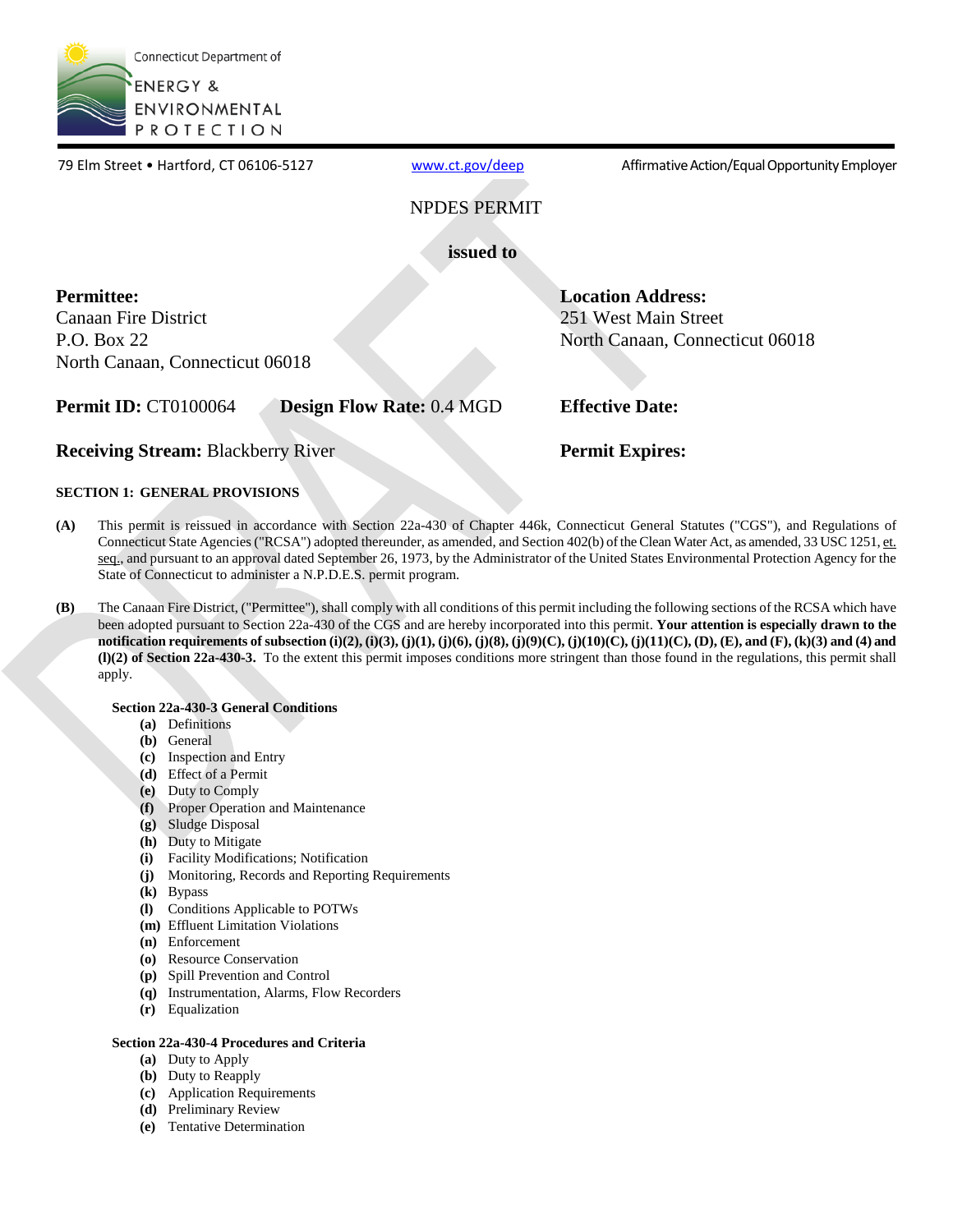- **(f)** Draft Permits, Fact Sheets
- **(g)** Public Notice, Notice of Hearing
- **(h)** Public Comments
- **(i)** Final Determination
- **(j)** Public Hearings
- **(k)**  Submission of Plans and Specifications. Approval.
- **(l)** Establishing Effluent Limitations and Conditions
- **(m)**  Case-by-Case Determinations
- **(n)** Permit Issuance or Renewal
- **(o)** Permit or Application Transfer
- **(p)** Permit Revocation, Denial or Modification
- **(q)** Variances
- **(r)** Secondary Treatment Requirements
- **(s)** Treatment Requirements
- **(t)** Discharges to POTWs Prohibitions
- Violations of any of the terms, conditions, or limitations contained in this permit may subject the Permittee to enforcement action including, but **(C)** not limited to, seeking penalties, injunctions and/or forfeitures pursuant to applicable sections of the CGS and RCSA.
- **(D)** Any false statement in any information submitted pursuant to this Section of the permit may be punishable as a criminal offense under Section 22a-438 or 22a-131a of the CGS or in accordance with Section 22a-6, under Section 53a-157b of the CGS.
- **(E)** The Permittee shall comply with Section 22a-416-1 through Section 22a-416-10 of the RCSA concerning operator certification.
- No provision of this permit and no action or inaction by the Commissioner shall be construed to constitute an assurance by the Commissioner that **(F)** the actions taken by the Permittee pursuant to this permit will result in compliance or prevent or abate pollution.
- **(G)** Nothing in this permit shall relieve the Permittee of other obligations under applicable federal, state and local law.
- An annual fee shall be paid for each year this permit is in effect as set forth in Section 22a-430-7 of the RCSA. As of October 1, 2009 the annual **(H)** fee is \$ 1722.50.

### **SECTION 2: DEFINITIONS**

- **(A)** The definitions of the terms used in this permit shall be the same as the definitions contained in Section 22a-423 of the CGS and Section 22a-430-3(a) and 22a-430-6 of the RCSA, except for **"**Composite**"** and **"**No Observable Acute Effect Level (NOAEL)**"** which are redefined below.
- **(B)** In addition to the above, the following definitions shall apply to this permit:

**"------"** in the limits column on the monitoring tables in Attachment 1 means a limit is not specified but a value must be reported on the DMR, MOR, and/or the ATMR.

**"Annual"** in the context of any sampling frequency, shall mean the sample must be collected in the month of July, August or September.

**"Average Monthly Limit"** means the maximum allowable "Average Monthly Concentration" as defined in Section 22a-430-3(a) of the RCSA when expressed as a concentration (e.g. mg/l); otherwise, it means "Average Monthly Discharge Limitation" as defined in Section 22a-430-3(a) of the RCSA.

**"Bi-Weekly"** in the context of any sampling frequency, shall mean once every two weeks.

**"Composite"** or **"(C)"** means a sample consisting of a minimum of eight aliquot samples collected at equal intervals of no less than 30 minutes and no more than 60 minutes and combined proportionally to flow over the sampling period provided that during the sampling period the peak hourly flow is experienced.

**"Critical Test Concentration"** or **"(CTC)"** means the specified effluent dilution at which the Permittee is to conduct a single-concentration Aquatic Toxicity Test.

**"Daily Composite"** or **"(DC)"** means a composite sample taken over a full operating day consisting of grab samples collected at equal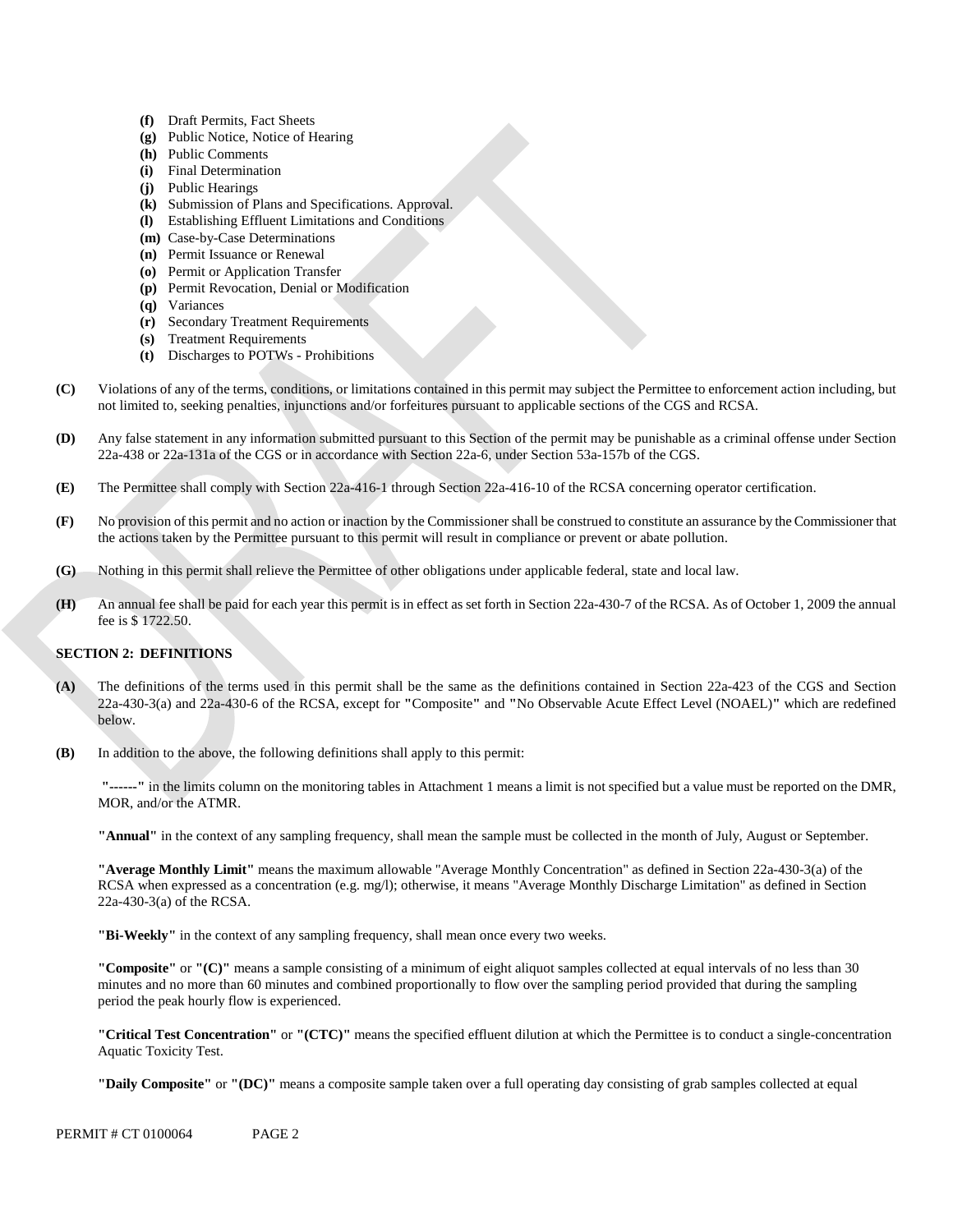intervals of no more than sixty (60) minutes and combined proportionally to flow; or, a composite sample continuously collected over a full operating day proportionally to flow.

**"Daily Concentration"** means the concentration of a substance as measured in a daily composite sample, or, arithmetic average of all grab sample results defining a grab sample average.

**"Daily Quantity"** means the quantity of waste discharged during an operating day.

**"Geometric Mean"** is the **"**n**"**th root of the product of **"**n**"** observations.

**"Infiltration"** means water other than wastewater that enters a sewer system (including sewer system and foundation drains) from the ground through such means as defective pipes, pipe joints, connections, or manholes. Infiltration does not include, and is distinguished from, inflow.

 is distinguished from, infiltration. **"Inflow"** means water other than wastewater that enters a sewer system (including sewer service connections) from sources such as, but not limited to, roof leaders, cellar drains, yard drains, area drains, drains from springs and swampy areas, cross connections between storm sewers and sanitary sewers, catch basins, cooling towers, storm waters, surface runoff, street wash waters, or drainage. Inflow does not include, and

**"Instantaneous Limit"** means the highest allowable concentration of a substance as measured by a grab sample, or the highest allowable measurement of a parameter as obtained through instantaneous monitoring.

**"In-stream Waste Concentration"** or **"(IWC)"** means the concentration of a discharge in the receiving water after mixing has occurred in the allocated zone of influence.

"MGD" means million gallons per day.

**"Maximum Daily Limit"** means the maximum allowable "Daily Concentration" (defined above) when expressed as a concentration (e.g. mg/l), otherwise, it means the maximum allowable "Daily Quantity" as defined above, unless it is expressed as a flow quantity. If expressed as a flow quantity it means **"**Maximum Daily Flow**"** as defined in Section 22a-430-3(a) of the RCSA.

**"Monthly Minimum Removal Efficiency"** means the minimum reduction in the pollutant parameter specified when the effluent average monthly concentration for that parameter is compared to the influent average monthly concentration.

**"NA"** as a Monitoring Table abbreviation means **"**not applicable**"**.

**"NR"** as a Monitoring Table abbreviation means **"**not required**"**.

**"No Observable Acute Effect Level"** or **"(NOAEL)"** means any concentration equal to or less than the critical test concentration in a single concentration (pass/fail) toxicity test, conducted pursuant to Section 22a-430-3(j)(7)(A)(i) of the RCSA, demonstrating 90% or greater survival of test organisms at the CTC.

**"Quarterly"** in the context of any sampling frequency, shall mean sampling is required in the months of February, May, August and November.

**"Range During Sampling"** or **"(RDS)"** as a sample type means the maximum and minimum of all values recorded as a result of analyzing each grab sample of; 1) a Composite Sample, or, 2) a Grab Sample Average. For those Permittee with pH meters that provide continuous monitoring and recording, Range During Sampling means the maximum and minimum readings recorded with the continuous monitoring device during the Composite or Grab Sample Average sample collection.

**"Range During Month"** or **"(RDM)"** as a sample type means the lowest and the highest values of all of the monitoring data for the reporting month.

**"Sanitary Sewage"** means wastewaters from residential, commercial and industrial sources introduced by direct connection to the sewerage collection system tributary to the treatment works including non-excessive inflow/infiltration sources.

**"Semi-Annual"** in the context of any sampling frequency, shall mean the sample must be collected in the months of February and August.

**"Twice per Month"** in the context of any sampling frequency, mean two samples per calendar month collected no less than 12 days apart. **"ug/l"** means micrograms per liter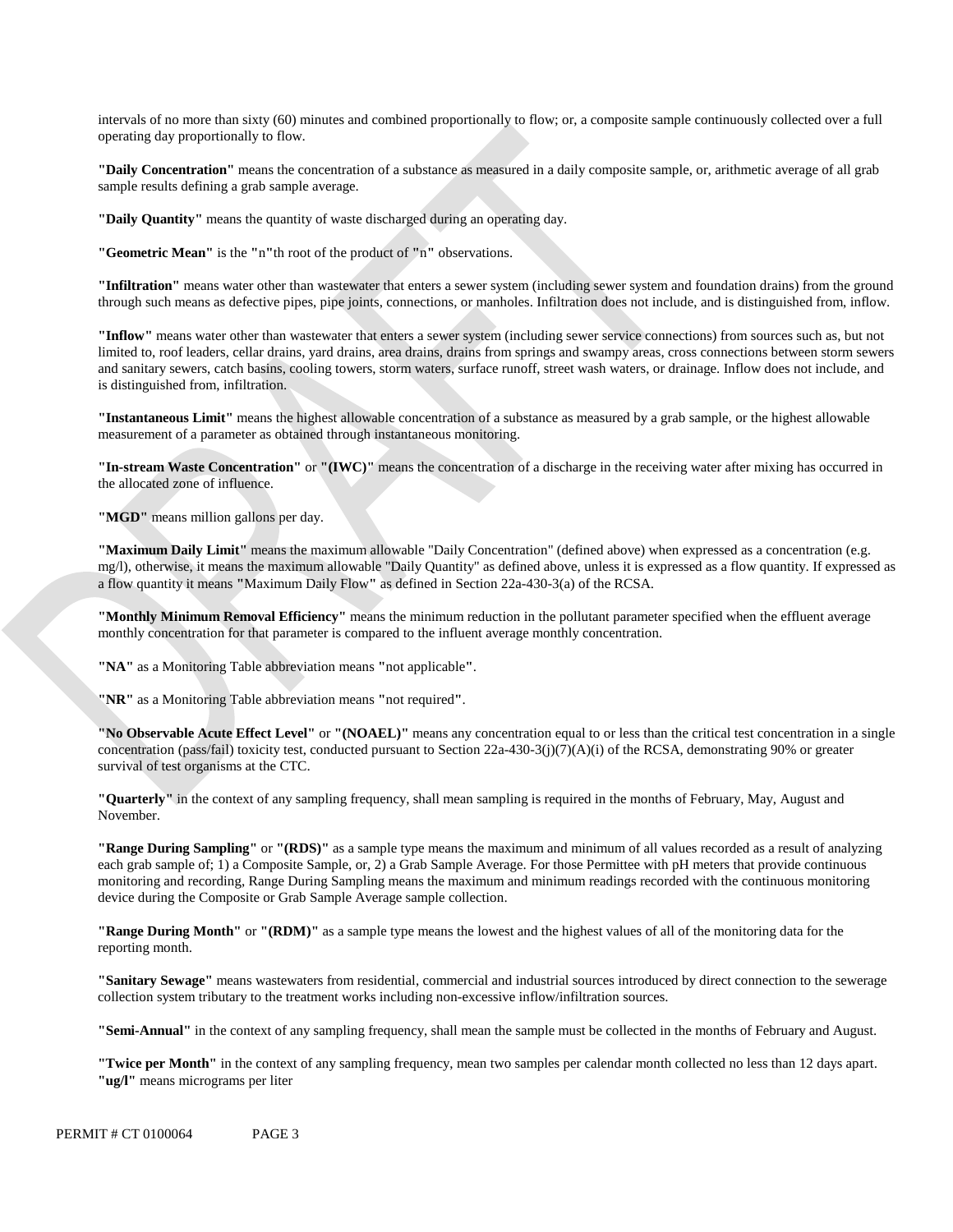**"Work Day"** in the context of a sampling frequency means, Monday through Friday excluding holidays.

### **SECTION 3: COMMISSIONER'S DECISION**

- **(A)** The Commissioner of Energy and Environmental Protection ("Commissioner") has issued a final decision and found continuance of the existing system to treat the discharge will protect the waters of the state from pollution. The Commissioner's decision is based on application #201900877 for permit reissuance received on January 14, 2019 and the administrative record established in the processing of that application.
- **(B)** The Commissioner hereby authorizes the Permittee to discharge in accordance with the provisions of this permit, the above referenced application, and all approvals issued by the Commissioner or his authorized agent for the discharges and/or activities authorized by, or associated with, this permit.
- **(C)** The Commissioner reserves the right to make appropriate revisions to the permit, if required after Public Notice, in order to establish any appropriate effluent limitations, schedules of compliance, or other provisions which may be authorized under the Federal Clean Water Act or the CGS or regulations adopted thereunder, as amended. The permit as modified or renewed under this paragraph may also contain any other requirements of the Federal Clean Water Act or CGS or regulations adopted thereunder which are then applicable.

### **SECTION 4: GENERAL LIMITATIONS AND OTHER CONDITIONS**

- **(A)** The Permittee shall not accept any new sources of non-domestic wastewater conveyed to its POTW through its sanitary sewerage system or by any means other than its sanitary sewage system unless the generator of such wastewater; (a) is authorized by a permit issued by the Commissioner under Section 22a-430 CGS (individual permit), or, (b) is authorized under Section 22a-430b (general permit), or, (c) has been issued an emergency or temporary authorization by the Commissioner under Section 22a-6k. All such non-domestic wastewaters shall be processed by the POTW via receiving facilities at a location and in a manner prescribed by the Permittee which are designed to contain and control any unplanned releases.
- **(B)** No new discharge of domestic sewage from a single source to the POTW in excess of 50,000 gallons per day shall be allowed by the Permittee until the Permittee has notified in writing the Connecticut Department of Energy and Environmental Protection, Bureau of Water Protection and Land Reuse, Water Planning and Management Division, Municipal Wastewater Section, 79 Elm Street, Hartford, CT 06106- 5127 of said new discharge.
- **(C)** The Permittee shall maintain a system of user charges based on actual use sufficient to operate and maintain the POTW (including the collection system) and replace critical components.
- **(D)** The Permittee shall maintain a sewer use ordinance that is consistent with the Model Sewer Ordinance for Connecticut Municipalities prepared by the Department of Energy and Environmental Protection. The Commissioner of Energy and Environmental Protection alone may authorize certain discharges which may not conform to the Model Sewer Ordinance.
- **(E)** No sludge deposits-solid refuse-floating solids oils and grease-scum except for small amounts that may result from the discharge from a grease waste treatment facility providing appropriate treatment and none exceeding levels necessary to protect and maintain all designated uses.
- **(F)** No color resulting in obvious discoloration of the surface water outside of any designated zone of influence.
- **(G)** No suspended and settleable solids in concentrations or combinations which would impair the designated uses; none aesthetically objectionable; none which would significantly alter the physical or chemical composition of bottom sediments; none which would adversely impact organisms living in or on the bottom sediment.
- **(H)** No silt or sand deposits other than of natural origin except as may result from normal road maintenance and construction activity provided all reasonable controls or Best Management Practices are used in such activities and all designated uses are protected and maintained.
- **(I)** No turbidity other than of natural origin except as may result from normal agricultural, road maintenance, or construction activity, or discharge from a waste treatment facility providing appropriate treatment, dredging activity or discharge of dredged or fill materials provided all reasonable controls and Best Management Practices are used to control turbidity and none exceeding levels necessary to protect and maintain all designated uses.
- **(J)** Taste and odor as naturally occurs and none that would impair any uses specifically assigned to this Class.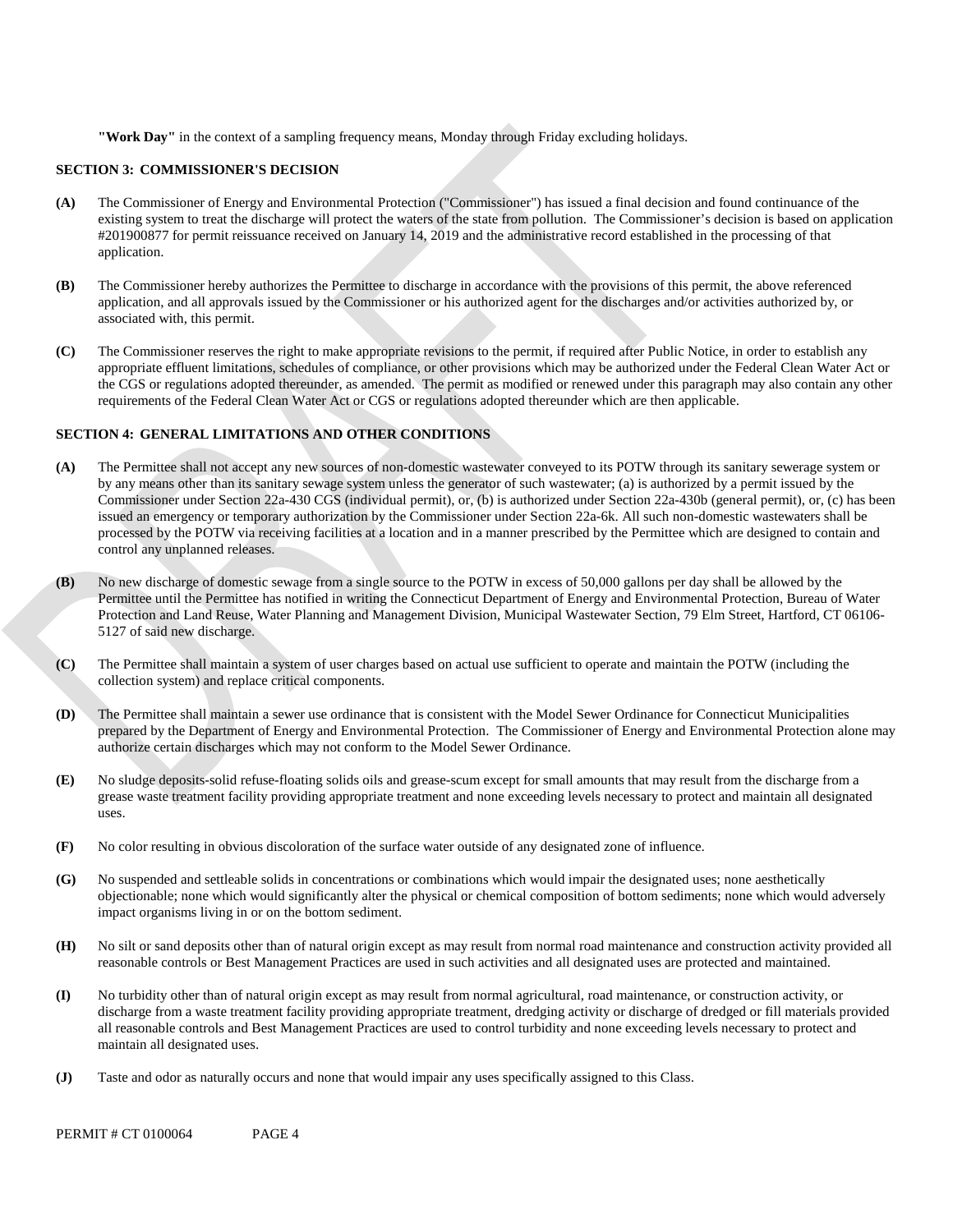- **(K)** No discharge from the permitted facility shall cause acute or chronic toxicity in the receiving water body beyond any Zone Of Influence (ZOI) specifically allocated to that discharge in this permit.
- **(L)** The Permittee shall maintain an alternate power source adequate to provide full operation of all pump stations in the sewerage collection system and to provide a minimum of primary treatment and disinfection at the water pollution control facility to insure that no discharge of untreated wastewater will occur during a failure of a primary power source.
- The average monthly effluent concentration shall not exceed 15% of the average monthly influent concentration for BOD<sub>5</sub> and Total **(M)** Suspended Solids for all daily composite samples taken in any calendar month.
- **(N)** Any new or increased amount of sanitary sewage discharge to the sewer system is prohibited where it will cause a dry weather overflow or exacerbate an existing dry weather overflow.
- **(O)** Sludge Conditions
	- **(1)** The Permittee shall comply with all existing federal and state laws and regulations that apply to sewage sludge use and disposal practices, including but not limited to 40 CFR Part 503.
	- reissued to conform to the promulgated regulations. **(2)** If an applicable management practice or numerical limitation for pollutants in sewage sludge more stringent than existing federal and state regulations is promulgated under Section 405(d) of the Clean Water Act (CWA), this permit shall be modified or revoked and
	- **(3)** The Permittee shall give prior notice to the Commissioner of any change(s) planned in the Permittee' sludge use or disposal practice. A change in the Permittee' sludge use or disposal practice may be a cause for modification of the permit.
	- **(4)** Testing for inorganic pollutants shall follow "Test Methods for Evaluating Solid Waste, Physical/Chemical Methods", EPA Publication SW-846 as updated and/or revised.
- **(P)** This permit becomes effective on the  $1<sup>st</sup>$  day of the month following the date of signature of the Commissioner or designee.
- improvements. **(Q)** When the arithmetic mean of the average daily flow from the POTW for the previous 180 days exceeds 90% of the design flow rate, the Permittee shall develop and submit within one year, for the review and approval of the Commissioner, a plan to accommodate future increases in flow to the plant. This plan shall include a schedule for completing any recommended improvements and a plan for financing the
- **(R)** When the arithmetic mean of the average daily BOD<sub>5</sub> or TSS loading into the POTW for the previous 180 days exceeds 90% of the design load rate, the Permittee shall develop and submit for the review and approval of the Commissioner within one year, a plan to accommodate future increases in load to the plant. This plan shall include a schedule for completing any recommended improvements and a plan for financing the improvements.
- **(S)** On or before July  $31<sup>st</sup>$  of each calendar year the main flow meter shall be calibrated by an independent contractor in accordance with the manufacturer's specifications. The actual record of the calibration shall be retained onsite and, upon request, the Permittee shall submit to the Commissioner a copy of that record.
- **(T)** The Permittee shall operate and maintain all processes as installed in accordance with the approved plans and specifications and as outlined in the associated operation and maintenance manual. This includes but is not limited to all preliminary treatment processes, primary treatment processes, recycle pumping processes, anaerobic treatment processes, anoxic treatment processes, aerobic treatment processes, flocculation processes, effluent filtration processes or any other processes necessary for the optimal removal of pollutants. The Permittee shall not bypass or fail to operate any of the aforementioned processes without the written approval of the Commissioner.
- **(U)** The temperature of any discharge shall not increase the temperature of the receiving stream above 85ºF, or, in any case, raise the normal temperature of the receiving stream more than 4ºF beyond the permitted zone of influence.

### **SECTION 5: SPECIFIC EFFLUENT LIMITATIONS AND MONITORING REQUIREMENTS**

- restricted by, and shall be monitored in accordance with Tables A through F incorporated in this permit as Attachment 1. **(A)** The discharge(s) shall not exceed and shall otherwise conform to the specific terms and conditions listed in this permit. The discharge is
- **(B)** The Permittee shall monitor the performance of the treatment process in accordance with the Monthly Operating Report (MOR) incorporated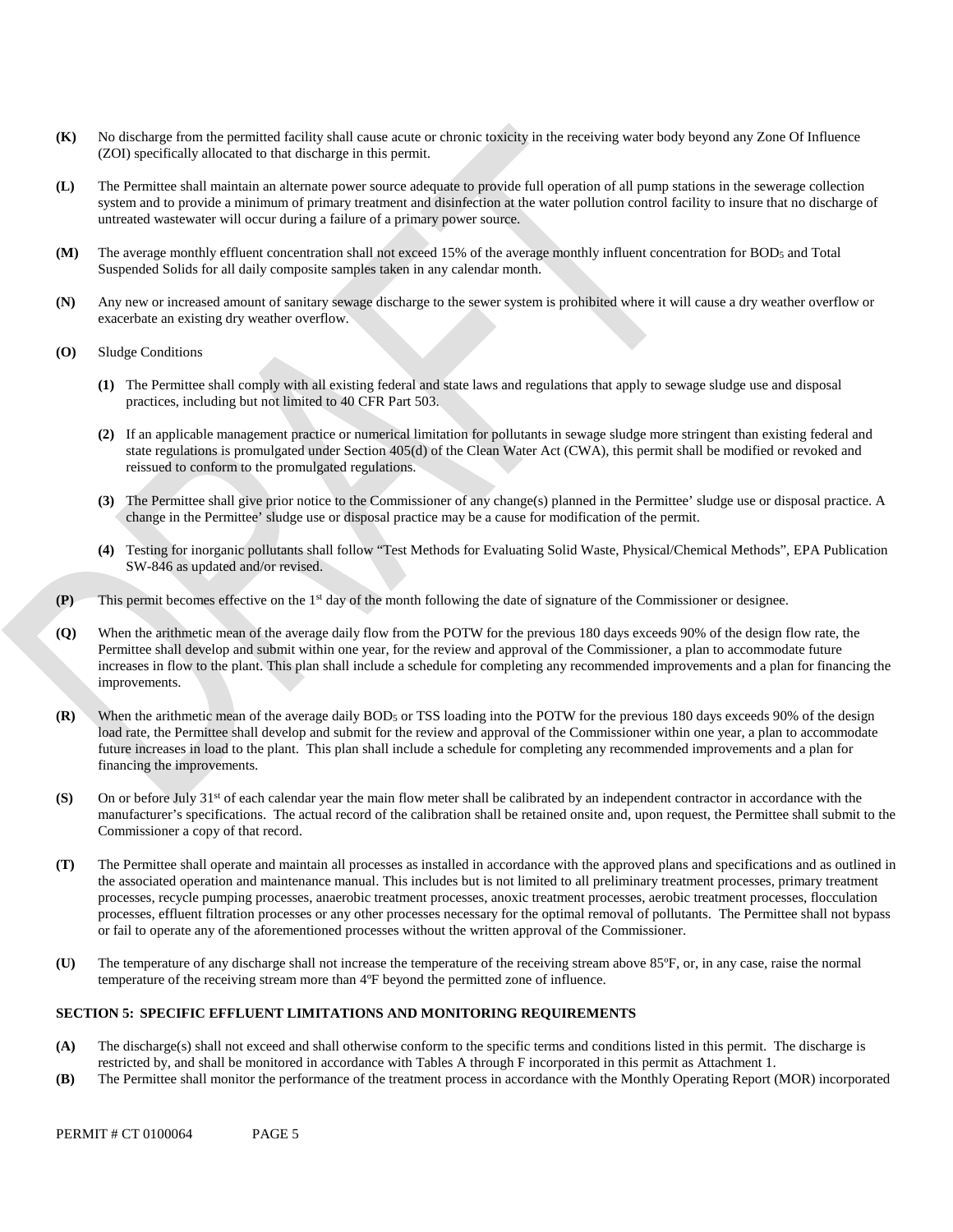in this permit as Attachment 2.

### **SECTION 6: SAMPLE COLLECTION, HANDLING and ANALYTICAL TECHNIQUES**

- **(A)** Chemical Analysis
	- **(1)** Chemical analyses to determine compliance with effluent limits and conditions established in this permit shall be performed using the methods approved pursuant to the Code of Federal Regulations, Part 136 of Title 40 (40 CFR 136) unless an alternative method has been approved in writing pursuant to 40 CFR 136.4 or as provided in Section 22a-430-3-(j)(7) of the RCSA. Chemicals which do not have methods of analysis defined in 40 CFR 136 or the RCSA shall be analyzed in accordance with methods specified in this permit.
	- **(2)** All metals analyses identified in this permit shall refer to analyses for Total Recoverable Metal, as defined in 40 CFR 136 unless otherwise specified.
	- **(3)** Grab samples shall be taken during the period of the day when the peak hourly flow is normally experienced.
	- **(4)** Samples collected for bacteriological examination shall be collected between the hours of 11 a.m. and 3 p.m. or at that time of day when the peak hourly flow is normally experienced.
	- **(5)** The Minimum Levels specified below represent the concentrations at which quantification must be achieved and verified during the chemical analyses for the parameters identified in Attachment 1, Table C. Analyses for these parameters must include check standards within ten percent of the specified Minimum Level or calibration points equal to or less than the specified Minimum Level.

| Parameter                  | Minimum Level           |
|----------------------------|-------------------------|
| Aluminum                   | $0.050 \,\mathrm{mg}/l$ |
| Antimony, Total            | $0.010 \,\mathrm{mg}/l$ |
| Arsenic, Total             | $0.005$ mg/l            |
| Beryllium, Total           | $0.001$ mg/l            |
| Cadmium, Total             | $0.0005$ mg/l           |
| Chlorine, Total Residual   | $0.050$ mg/l            |
| Chromium, Total            | $0.005$ mg/l            |
| Chromium, Total Hexavalent | $0.010$ mg/l            |
| Copper, Total              | $0.005$ mg/l            |
| Cyanide, Total             | $0.010$ mg/l            |
| Iron, Total                | $0.040$ mg/l            |
| Lead, Total                | $0.005 \text{ mg/l}$    |
| Mercury, Total             | $0.0002$ mg/l           |
| Nickel, Total              | $0.005$ mg/l            |
| Phosphorus, Total          | $0.10$ mg/l             |
| Selenium, Total            | $0.005$ mg/l            |
| Silver, Total              | $0.002$ mg/l            |
| Thallium, Total            | $0.005$ mg/l            |
| Zinc, Total                | $0.020$ mg/l            |
|                            |                         |

- **(6)** The value of each parameter for which monitoring is required under this permit shall be reported to the maximum level of accuracy and precision possible consistent with the requirements of this Section of the permit.
- **(7)** Effluent analyses for which quantification was verified during the analysis at or below the minimum levels specified in this Section and which indicate that a parameter was not detected shall be reported as "less than x" where 'x' is the numerical value equivalent to the analytical method detection limit for that analysis.
- **(8)** Results of effluent analyses which indicate that a parameter was not present at a concentration greater than or equal to the Minimum Level specified for that analysis shall be considered equivalent to zero (0.0) for purposes of determining compliance with effluent limitations or conditions specified in this permit.
- **(B)** Acute Aquatic Toxicity Test
	- **(1)** Samples for monitoring of Acute Aquatic Toxicity shall be collected and handled as prescribed in "Methods for Measuring the Acute Toxicity of Effluents and Receiving Waters to Freshwater and Marine Organisms" (EPA-821-R-02-012). **(a)** Composite samples shall be chilled as they are collected. Grab samples shall be chilled immediately following collection.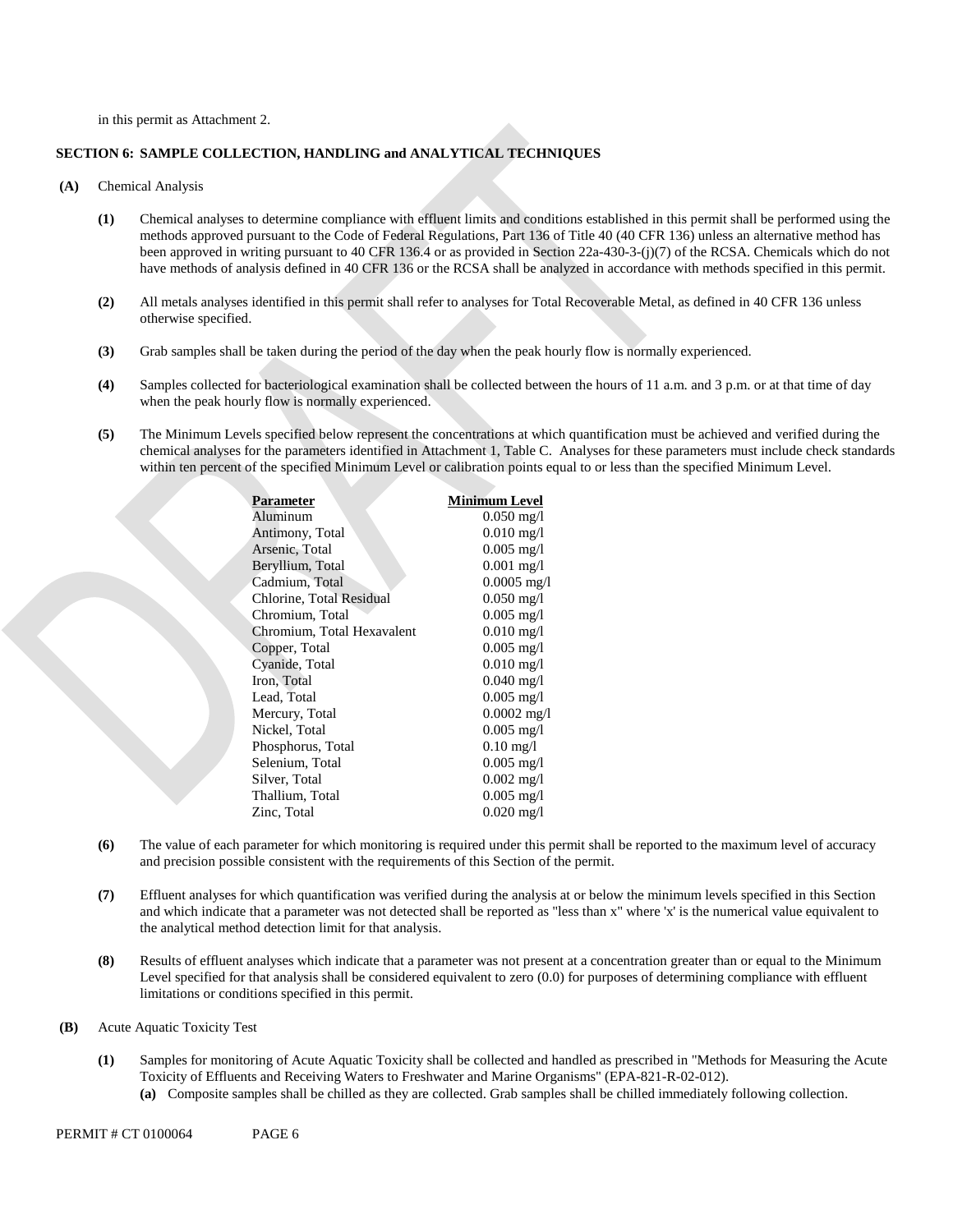Samples shall be held at 0 - 6ºC until Acute Aquatic Toxicity testing is initiated.

- **(b)** Effluent samples shall not be dechlorinated, filtered, or, modified in any way, prior to testing for Acute Aquatic Toxicity unless specifically approved in writing by the Commissioner for monitoring at this facility. Facilities with effluent dechlorination and/or filtration designed as part of the treatment process are not required to obtain approval from the Commissioner.
- **(c)** Samples shall be taken at the final effluent for Acute Aquatic Toxicity unless otherwise approved in writing by the Commissioner for monitoring at this facility.
- **(d)** Chemical analyses of the parameters identified in Attachment 1, Table C shall be conducted on an aliquot of the same sample tested for Acute Aquatic Toxicity.
	- **(i)** At a minimum, pH, specific conductance, total alkalinity, total hardness, and total residual chlorine shall be measured in the effluent sample and, during Acute Aquatic Toxicity tests, in the highest concentration of the test and in the dilution (control) water at the beginning of the test and at test termination. If total residual chlorine is not detected at test initiation, it does not need to be measured at test termination. Dissolved oxygen, pH, and temperature shall be measured in the control and all test concentrations at the beginning of the test, daily thereafter, and at test termination.
- **(e)** Tests for Acute Aquatic Toxicity shall be initiated within 36 hours of sample collection.
- **(2)** Monitoring for Acute Aquatic Toxicity to determine compliance with the permit condition on Acute Aquatic Toxicity (invertebrate) shall be conducted for 48 hours utilizing neonatal (less than 24 hours old) *Daphnia pulex*.
- **(3)** Monitoring for Acute Aquatic Toxicity to determine compliance with the permit condition on Acute Aquatic Toxicity (vertebrate) shall be conducted for 48 hours utilizing larval (1 to 14-day old with no more than 24 hours range in age) *Pimephales promelas*.
- **(4)** Tests for Acute Aquatic Toxicity shall be conducted as prescribed for static non-renewal acute tests in "Methods for measuring the Acute Aquatic Toxicity of Effluents and Receiving Waters to Freshwater and Marine Organisms" (EPA/821-R-02-012), except as specified below.
	- **(a)** For Acute Aquatic Toxicity limits, and for monitoring only conditions, expressed as a NOAEL value, Pass/Fail (single concentration) tests shall be conducted at a specified Critical Test Concentration (CTC) equal to the Aquatic Toxicity limit,  $(100\%$  in the case of monitoring only conditions), as prescribed in Section 22a-430-3(j)(7)(A)(i) of the RCSA.
	- **(b)** Organisms shall not be fed during the tests.
	- (c) Synthetic freshwater prepared with deionized water adjusted to a hardness of  $50\pm5$  mg/L as CaCO<sub>3</sub> shall be used as dilution water in the tests.
	- **(d)** Copper nitrate shall be used as the reference toxicant.
- **(5)** For monitoring only conditions, toxicity shall be demonstrated when the results of a valid pass/fail Acute Aquatic Toxicity indicates less than 90% survival in the effluent at the CTC (100%).
- **(C)** Chronic Aquatic Toxicity Test for Freshwater Discharges
	- **(1)** Chronic Aquatic Toxicity testing of the discharge shall be conducted annually during July, August, or September of each year.
	- **(2)** Chronic Aquatic Toxicity testing shall be performed on the discharge in accordance with the test methodology established in "Short-Term Methods for Estimating The Chronic Toxicity of Effluents and Receiving Water to Freshwater Organisms" (EPA-821-R-02- 013) as referenced in 40 CFR 136 for *Ceriodaphnia* survival and reproduction and Fathead minnow larval survival and growth.
		- **(a)** Chronic Aquatic Toxicity tests shall utilize a minimum of five effluent dilutions prepared using a dilution factor of 0.5 (100% effluent, 50% effluent, 25% effluent, 12.5% effluent, 6.25% effluent).
		- **(b)** Blackberry River water collected immediately upstream of the area influenced by the discharge shall be used as control (0% effluent) and dilution water in the toxicity tests.
		- **(c)** A laboratory water control consisting of synthetic freshwater prepared in accordance with EPA-821-R-02-013 at a hardness of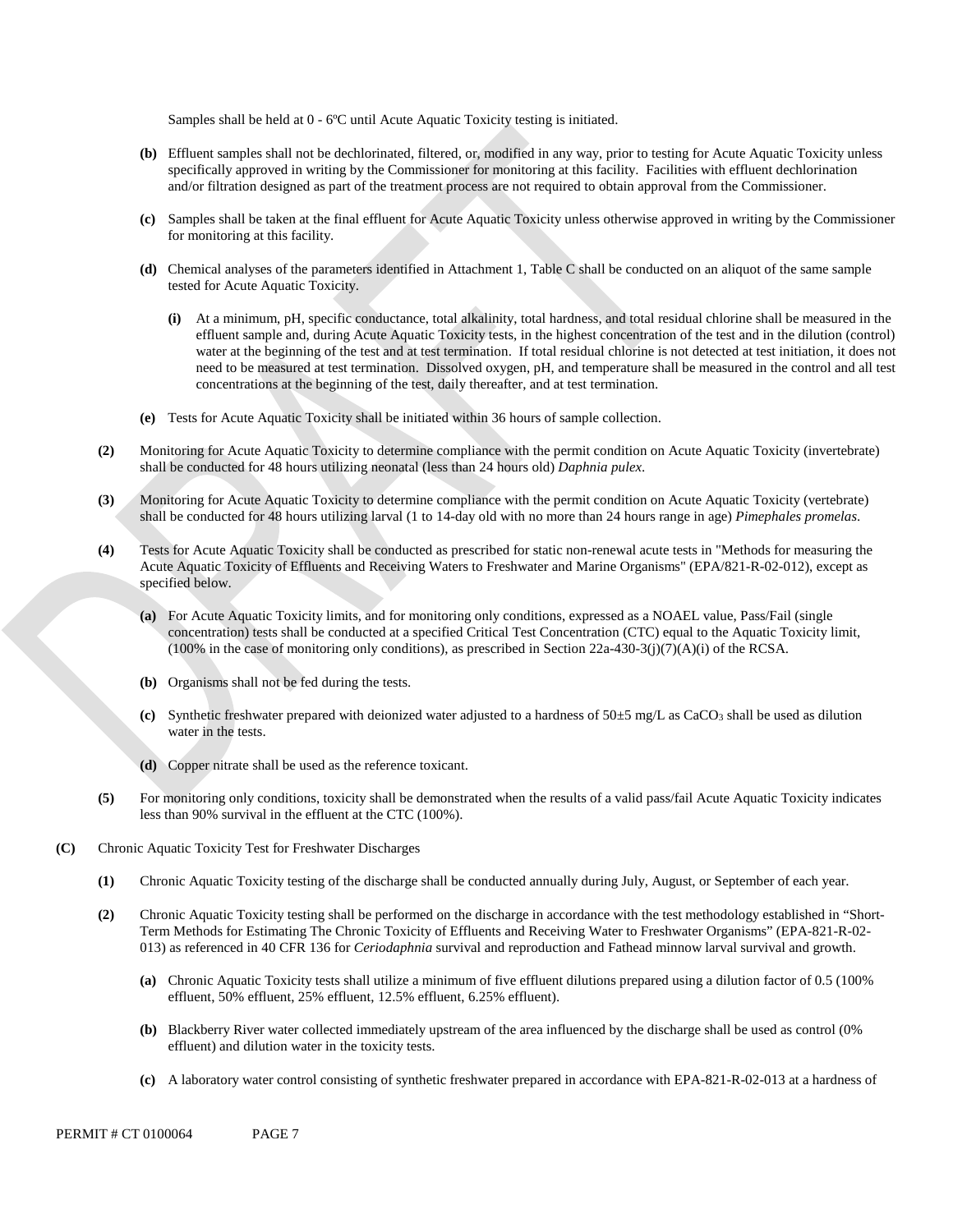50±5 mg/l shall be used as an additional control (0% effluent) in the toxicity tests.

- **(d)** Daily composite samples of the discharge (final effluent following disinfection) and grab samples of the Blackberry River, for use as site water control and dilution water, shall be collected on day 0 for test solution renewal on day 1 and day 2 of the test; day 2, for test solution renewal on day 3 and day 4 of the test; and day 4, for test solution renewal for the remainder of the test. Samples shall not be pH or hardness adjusted, or chemically altered in any way.
- **(3)** All samples of the discharge and Blackberry River water used in the Chronic Aquatic Toxicity test shall, at a minimum, be analyzed and results reported in accordance with the provisions listed in Section  $6(A)$  of this permit for the parameters listed in Attachment 1, Table C included herein, excluding Acute Aquatic Toxicity organism testing.

### **SECTION 7: RECORDING AND REPORTING REQUIREMENTS**

- **(A)** The Permittee and/or the Signatory Authority shall continue to report the results of chemical analyses and any aquatic toxicity test required above in Section 5 and the referenced Attachment 1 by electronic submission of DMRs under this permit to the Department using NetDMR in satisfaction of the DMR submission requirement of this permit. The report shall include a detailed explanation of any violations of the limitations specified. DMRs shall be submitted electronically to the Department no later than the 15th day of the month following the month in which samples are collected.
	- **(1)** For composite samples, from other than automatic samplers, the instantaneous flow and the time of each aliquot sample collection shall be recorded and maintained at the POTW.
- **(B)** Complete and accurate test data, including percent survival of test organisms in each replicate test chamber, LC<sub>50</sub> values and 95% confidence intervals for definitive test protocols, and all supporting chemical/physical measurements performed in association with any aquatic toxicity test, shall be entered on the Aquatic Toxicity Monitoring Report form (ATMR) and sent to the Bureau of Water Protection and Land Reuse at the address specified below by the 15th day of the month following the month in which samples are collected:
	- ATTN: Municipal Wastewater Monitoring Coordinator Connecticut Department of Energy and Environmental Protection Bureau of Water Protection and Land Reuse Water Planning and Management Division 79 Elm Street Hartford, Connecticut 06106-5127
- **(C)** The results of the process monitoring required above in Section 5 shall be entered on the Monthly Operating Report (MOR) form, included herein as Attachment 2, and reported to the Bureau of Water Protection and Land Reuse. The MOR report shall also be accompanied by a detailed explanation of any violations of the limitations specified. The MOR must be received at the address specified above in Section 7 (B) of this permit by the 15th day of the month following the month in which the data and samples are collected.
- **(D)** A complete and thorough report of the results of the chronic toxicity monitoring outlined in Section 6(C) shall be prepared as outlined in Section 10 of EPA-821-R-02-013 and submitted to the Department for review on or before December 31 of each calendar year to the address specified above in Section 7 (B) of this permit.

### **SECTION 8: RECORDING AND REPORTING OF VIOLATIONS, ADDITIONAL TESTING REQUIREMENTS, BYPASSES, MECHANICAL FAILURES, AND MONITORING EQUIPMENT FAILURES**

- **(A)** If any Acute Aquatic Toxicity sample analysis indicates toxicity, or that the test was invalid, an additional sample of the effluent shall be collected and tested for Acute Aquatic Toxicity and associated chemical parameters, as described above in Section 5 and Section 6, and the results reported to the Bureau of Water Protection and Land Reuse (Attn: Aquatic Toxicity) via the ATMR form (see Section 7 (B)) within 30 days of the previous test. These test results shall also be reported on the next month's DMR report pursuant to Section 7 (A). The results of all toxicity tests and associated chemical parameters, valid and invalid, shall be reported.
- **(B)** If any two consecutive Acute Aquatic Toxicity test results or any three Acute Aquatic Toxicity test results in a twelve month period indicates toxicity, the Permittee shall immediately take all reasonable steps to eliminate toxicity wherever possible and shall submit a report, to the Bureau of Water Protection and Land Reuse (Attn: Aquatic Toxicity), for the review and written approval of the Commissioner in accordance with Section 22a-430-3(j)(10)(c) of the RCSA describing proposed steps to eliminate the toxic impact of the discharge on the receiving water body. Such a report shall include a proposed time schedule to accomplish toxicity reduction and the Permittee shall comply with any schedule approved by the Commissioner.
- **(C)** Sewage Right-to-Know Electronic Bypass Reporting

PERMIT # CT 0100064 PAGE 8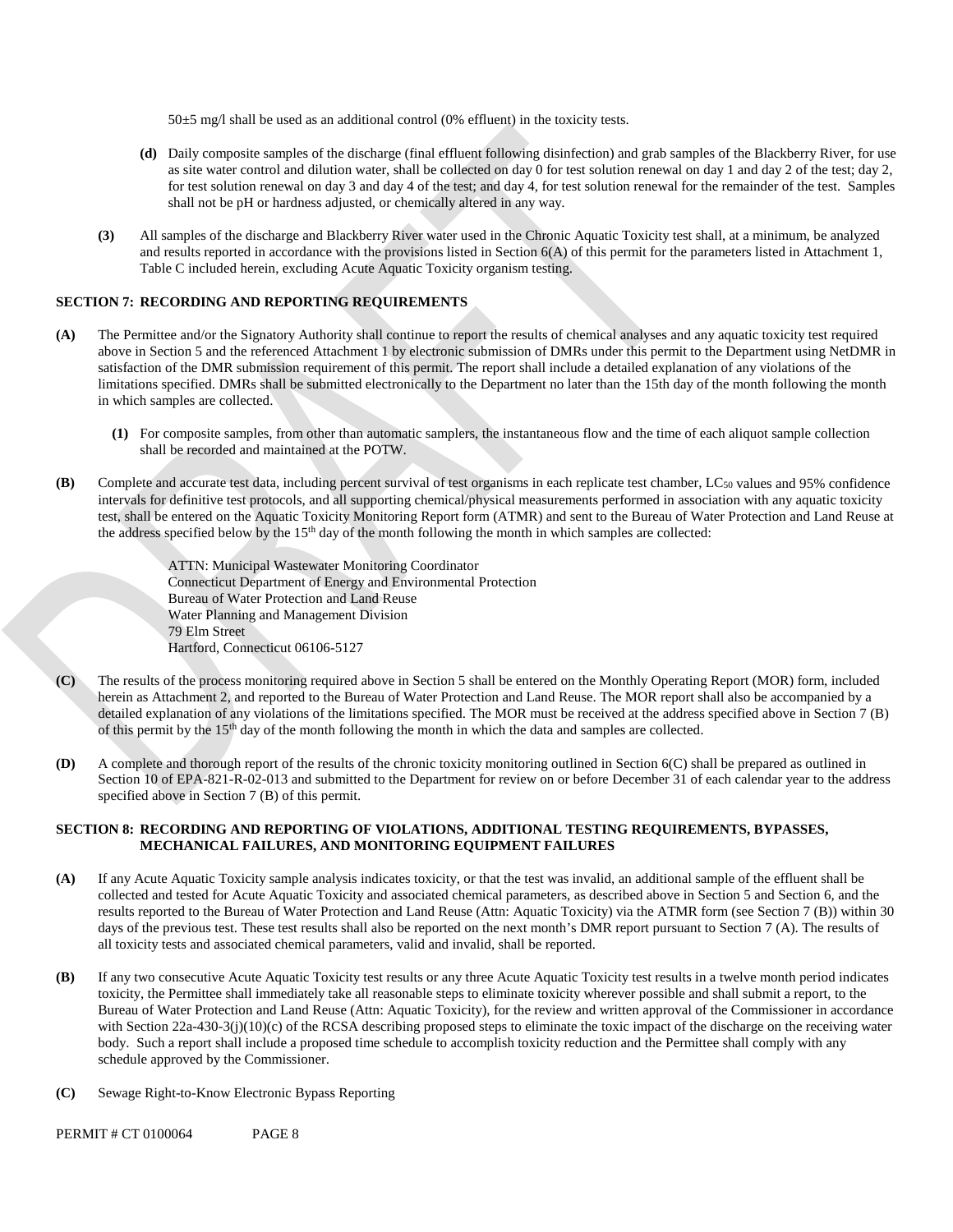**(1)** Section 22a-430-3(k) of the RCSA shall apply in all instances of bypass including a bypass of the treatment plant or a component of the sewage collection system planned during required maintenance. The Department of Energy and Environmental Protection, Bureau of Water Protection and Land Reuse, Water Planning and Management Division, Municipal Wastewater, the Department of Public Health, Water Supply Section and Recreation Section, and the local Director of Health shall be notified within 2 hours of the Permittee learning of the event via online reporting in a format approved by the Commissioner. A final incident report shall be submitted to the Department of Energy and Environmental Protection, Bureau of Water Protection and Land Reuse, Water Planning and Management Division, Municipal Wastewater within five days of the Permittee learning of each occurrence of a discharge or bypass of untreated or partially treated sewage via online reporting in a format approved by the Commissioner.

a. m. to 4:30 p.m. Monday through Friday) at (860) 424-3704 or after hours to the DEEP Emergency Response Unit at (860) 424-3338 and If the online reporting system is nonfunctional, then the Permittee shall notify DEEP via telephone during normal business hours (8:30 the Department of Public Health at (860) 509-8000 with the final incident report being submitted online.

- **(D)** Section 22a-430-3(j) 11 (D) of the RCSA shall apply in the event of any noncompliance with a maximum daily limit and/or any noncompliance that is greater than two times any permit limit. The Permittee shall notify in the same manner as in paragraph C (1) of this Section, the Department of Energy and Environmental Protection, Bureau of Water Protection and Land Reuse, Water Planning and Management Division, Municipal Wastewater Section except, if the online reporting system is nonfunctional and the noncompliance occurs outside normal working hours (8:30 a.m. to 4:30 p.m. Monday through Friday) the Permittee may wait to make the verbal report until 10:30 am of the next business day after learning of the noncompliance.
- next business day after learning of the failure. **(E)** Section 22a-430-3(j) 8 of the RCSA shall apply in all instances of monitoring equipment failures that prevent meeting the requirements in this permit. In the event of any such failure of the monitoring equipment including, but not limited to, loss of refrigeration for an autosampler or lab refrigerator or loss of flow proportion sampling ability, the Permittee shall notify in the same manner as in paragraph C (1) of this Section, the Department of Energy and Environmental Protection, Bureau of Water Protection and Land Reuse, Water Planning and Management Division, Municipal Wastewater Section except, if the online reporting system is nonfunctional and the failure occurs outside normal working hours (8:30 a.m. to 4:30 p.m. Monday through Friday) the Permittee may wait to make the verbal report until 10:30 am of the
- major component of the treatment facilities which the Permittee may have reason to believe would result in an effluent violation. **(F)** In addition to the reporting requirements contained in Section 22a-430-3(i), (j), and (k) of the Regulations of Connecticut State Agencies, the Permittee shall notify in the same manner as in paragraph C (1) of this Section, the Department of Energy and Environmental Protection, Bureau of Water Protection and Land Reuse, Water Planning and Management Division, Municipal Wastewater concerning the failure of any

This permit is hereby issued on

Brian P. Thompson Acting Bureau Chief Bureau of Water Protection and Land Reuse

\_\_\_\_\_\_\_\_\_\_\_\_\_\_\_\_\_\_\_\_\_\_\_\_\_\_\_\_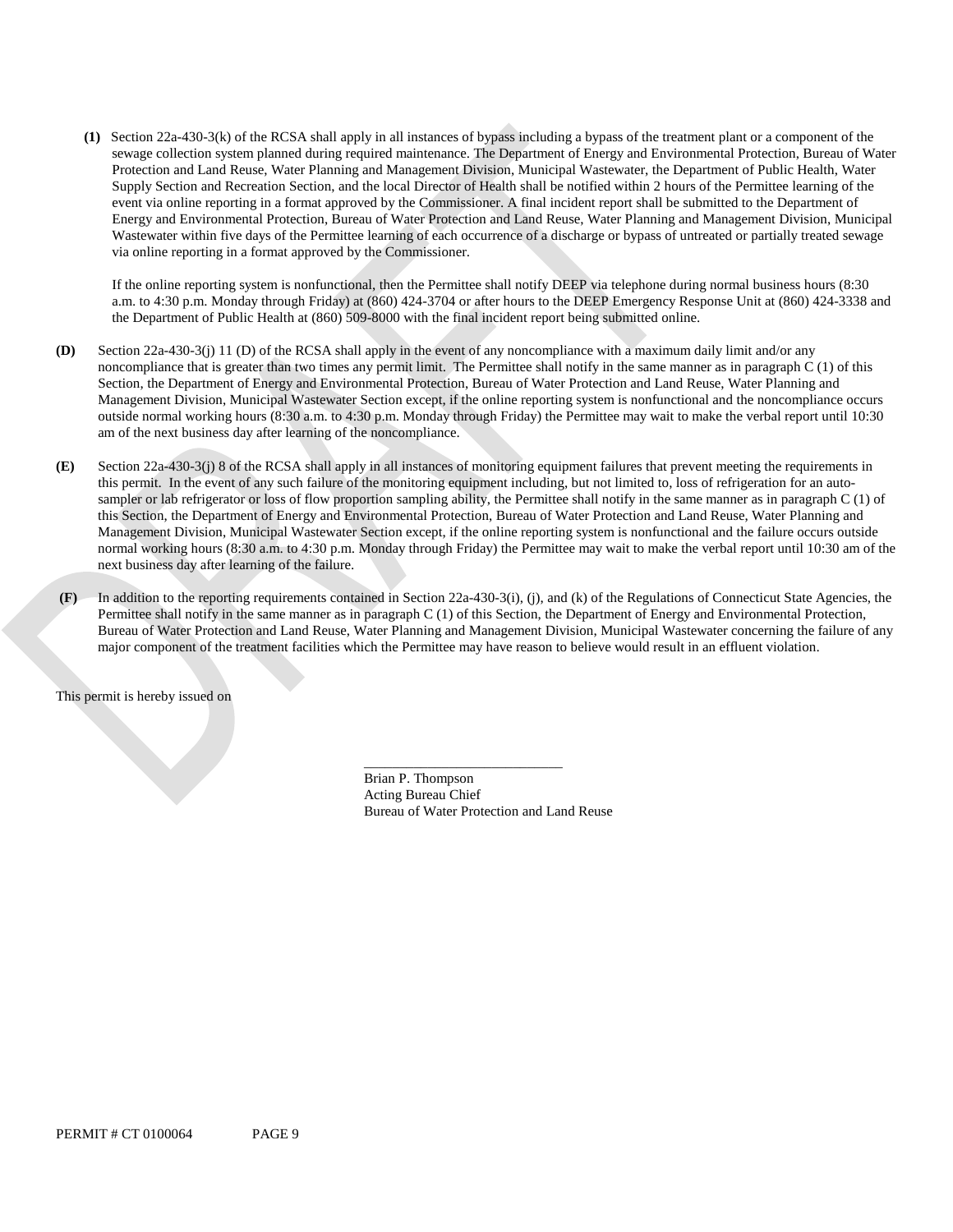# ATTACHMENT 1

Tables A through F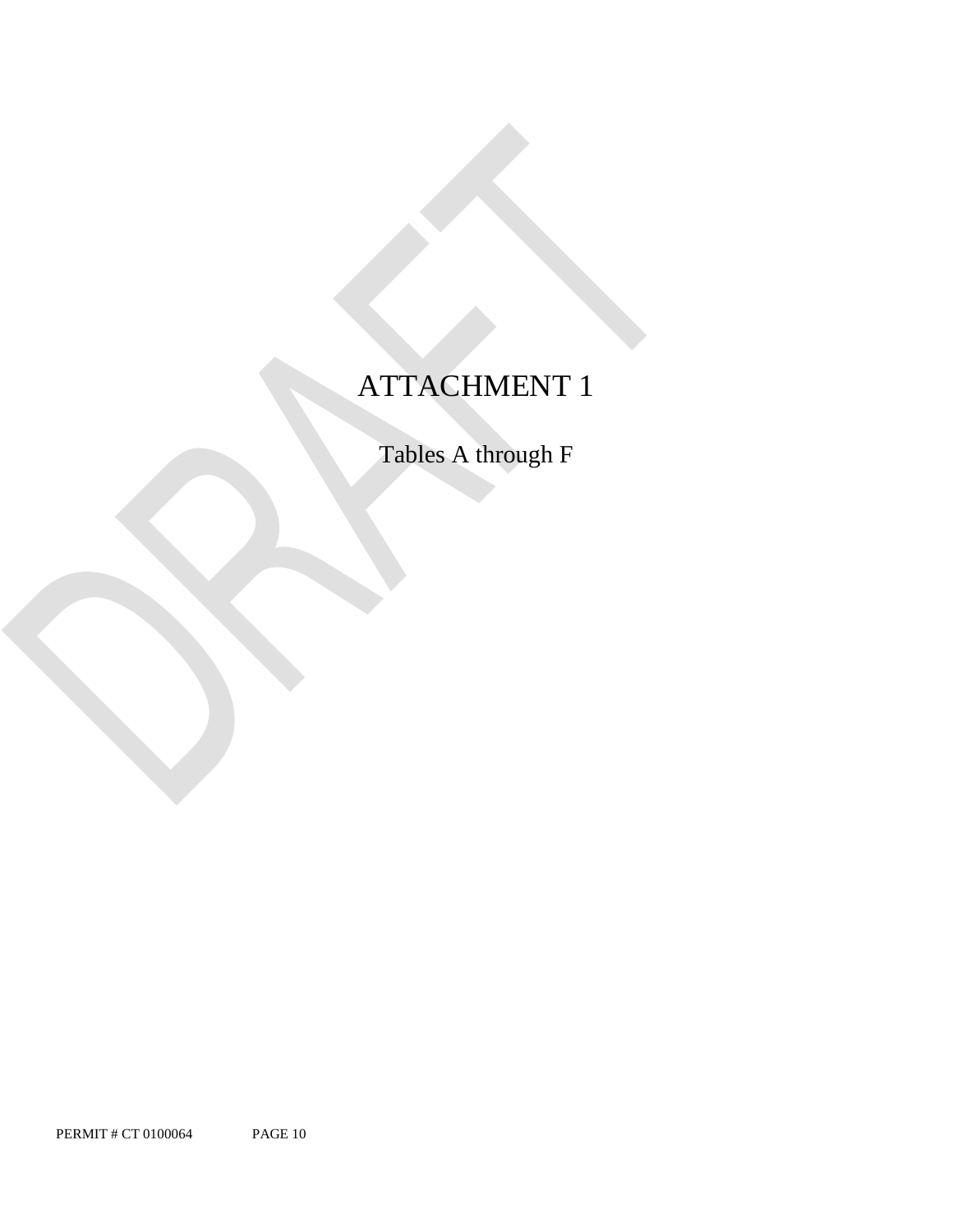# **TABLE A**

| Discharge Serial Number (DSN): 001-1                                                                                                   |                       | Monitoring Location: 1      |                                  |                                   |                                             |                                                                           |                        |                              |                              |                                                            |
|----------------------------------------------------------------------------------------------------------------------------------------|-----------------------|-----------------------------|----------------------------------|-----------------------------------|---------------------------------------------|---------------------------------------------------------------------------|------------------------|------------------------------|------------------------------|------------------------------------------------------------|
| <b>Wastewater Description: Sanitary Sewage</b>                                                                                         |                       |                             |                                  |                                   |                                             |                                                                           |                        |                              |                              |                                                            |
| Monitoring Location Description: Final Effluent                                                                                        |                       |                             |                                  |                                   |                                             |                                                                           |                        |                              |                              |                                                            |
| Allocated Zone of Influence (ZOI): 3.65 cfs                                                                                            |                       |                             |                                  |                                   | In-stream Waste Concentration (IWC): 14.5 % |                                                                           |                        |                              |                              |                                                            |
|                                                                                                                                        |                       |                             |                                  | <b>FLOW/TIME BASED MONITORING</b> |                                             | <b>INSTANTANEOUS</b><br><b>MONITORING</b>                                 |                        |                              | <b>REPORT</b><br><b>FORM</b> | <b>Minimum</b>                                             |
| <b>PARAMETER</b><br><b>Units</b>                                                                                                       |                       | Average<br>Monthly<br>Limit | <b>Maximum</b><br>Daily<br>Limit | <b>Sample</b><br>Freq.            | <b>Sample</b><br>type                       | <b>Instantaneous</b><br>Limit or<br><b>Required</b><br>$\textbf{Range}^3$ | <b>Sample</b><br>Freq. | <b>Sample</b><br><b>Type</b> |                              | Level<br><b>Analysis</b><br><b>See</b><br><b>Section 6</b> |
| Alkalinity                                                                                                                             | mg/1                  | <b>NA</b>                   | <b>NA</b>                        | <b>NR</b>                         | <b>NA</b>                                   | $-----$                                                                   | Monthly                | Grab                         | <b>MOR</b>                   |                                                            |
| Biochemical Oxygen Demand (5 day) <sup>1</sup>                                                                                         | mg/1                  | 30                          | 50                               | Weekly                            | Daily Composite                             | <b>NA</b>                                                                 | NR                     | <b>NA</b>                    | <b>DMR/MOR</b>               |                                                            |
| Escherichia coli May 1 <sup>st</sup> through September 30 <sup>th</sup> , See<br>remark (B) below                                      | Colonies<br>per100 ml | <b>NA</b>                   | NA                               | <b>NR</b>                         | <b>NA</b>                                   | 410                                                                       | Weekly                 | Grab                         | DMR/MOR                      |                                                            |
| Flow                                                                                                                                   | <b>MGD</b>            | ------                      | ------                           | Continuous <sup>2</sup>           | Average Daily<br>Flow                       | <b>NA</b>                                                                 | <b>NR</b>              | <b>NA</b>                    | <b>DMR/MOR</b>               |                                                            |
| Nitrogen, Ammonia (total as N)                                                                                                         | mg/1                  | <b>NA</b>                   | ------                           | Monthly                           | Daily Composite                             | <b>NA</b>                                                                 | <b>NR</b>              | <b>NA</b>                    | <b>MOR</b>                   |                                                            |
| Nitrogen, Nitrate (total as N)                                                                                                         | mg/1                  | <b>NA</b>                   | ------                           | Monthly                           | Daily Composite                             | NA                                                                        | NR                     | <b>NA</b>                    | <b>MOR</b>                   |                                                            |
| Nitrogen, Nitrite (total as N)                                                                                                         | mg/1                  | NA                          | $-----1$                         | Monthly                           | Daily Composite                             | <b>NA</b>                                                                 | <b>NR</b>              | <b>NA</b>                    | <b>MOR</b>                   |                                                            |
| Nitrogen, Total Kjeldahl                                                                                                               | mg/1                  | NA                          | $- - - - - -$                    | Monthly                           | Daily Composite                             | <b>NA</b>                                                                 | NR                     | <b>NA</b>                    | <b>MOR</b>                   |                                                            |
| Nitrogen, Total                                                                                                                        | mg/1                  | NA                          | $- - - - - -$                    | Monthly                           | Daily Composite                             | NA                                                                        | NR                     | <b>NA</b>                    | <b>MOR</b>                   |                                                            |
| Nitrogen, Total                                                                                                                        | lbs/day               | NA                          | ------                           | Monthly                           | Daily Composite                             | <b>NA</b>                                                                 | NR                     | <b>NA</b>                    | <b>MOR</b>                   |                                                            |
| Oxygen, Dissolved                                                                                                                      | mg/l                  | NA                          | <b>NA</b>                        | $\rm NR$                          | <b>NA</b>                                   | ------                                                                    | Work Day               | Grab                         | <b>MOR</b>                   |                                                            |
| pH                                                                                                                                     | S.U.                  | <b>NA</b>                   | <b>NA</b>                        | <b>NR</b>                         | <b>NA</b>                                   | $6 - 9$                                                                   | Work Day               | Grab                         | <b>DMR/MOR</b>               |                                                            |
| Phosphate, Ortho<br>April 1 <sup>st</sup> through October 31 <sup>st</sup><br>November 1 <sup>st</sup> through March 31 <sup>st</sup>  | mg/1                  | NA                          | ------                           | Weekly<br>Monthly                 | Daily Composite                             | <b>NA</b>                                                                 | NR                     | <b>NA</b>                    | <b>MOR</b>                   |                                                            |
| April 1 <sup>st</sup> through October 31 <sup>st</sup><br>Phosphorus, Total<br>November 1 <sup>st</sup> through March 31 <sup>st</sup> | mg/l                  | NA.                         | ------                           | Weekly<br>Monthly                 | Daily Composite                             | NA                                                                        | NR.                    | <b>NA</b>                    | <b>DMR/MOR</b>               | $\frac{1}{2}$                                              |
| Phosphorus, Total<br>April 1st through October 31st                                                                                    | lbs/day               | ------                      | ------                           | Weekly                            | Daily Composite                             | NA                                                                        | <b>NA</b>              | <b>NA</b>                    | <b>MOR</b>                   |                                                            |
| Phosphorus, Total (Average Seasonal Load Cap) <sup>4</sup><br>October                                                                  | lbs/day               | 4.29                        | <b>NA</b>                        | Weekly                            | Calculated                                  | NA                                                                        | <b>NA</b>              | <b>NA</b>                    | <b>DMR/MOR</b>               |                                                            |
| Solids, Settleable                                                                                                                     | ml/l                  | NA.                         | NA                               | NR                                | NA.                                         | ------                                                                    | Work Day               | Grab                         | <b>MOR</b>                   |                                                            |

PERMIT # CT 0100064 PAGE 11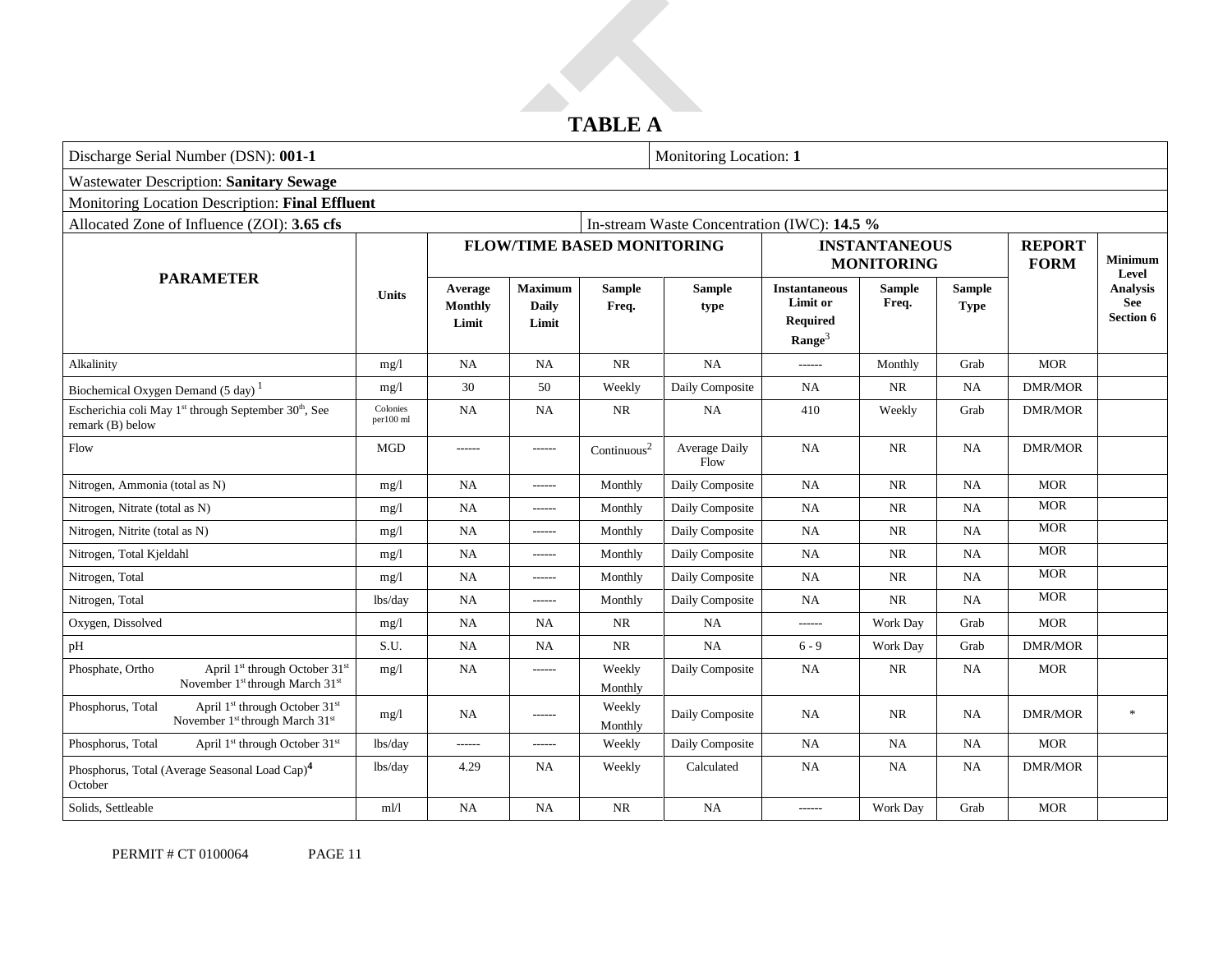| Solids, Total Suspended <sup>1</sup>                                                   | mg/l       | 30        | 50        | Weekly    | Daily Composite | NA            | NA         | <b>NA</b> | DMR/MOR    |  |
|----------------------------------------------------------------------------------------|------------|-----------|-----------|-----------|-----------------|---------------|------------|-----------|------------|--|
| Temperature                                                                            | ᅁ          | <b>NA</b> | <b>NA</b> | <b>NR</b> | <b>NA</b>       | $- - - - - -$ | Work Day   | Grab      | <b>MOR</b> |  |
| Turbidity                                                                              | <b>NTU</b> | <b>NA</b> | <b>NA</b> | <b>NR</b> | NA              | $- - - - - -$ | Work Day   | Grab      | <b>MOR</b> |  |
| UV Transmittance May $1^{st}$ through September 30 <sup>th</sup> , See<br>remark $(A)$ | $\%$       | <b>NA</b> | <b>NA</b> | <b>NR</b> | NA              | $-----$       | 4/Work Day | Grab      | <b>MOR</b> |  |

#### **FABLE A – CONDITIONS**

### **Footnotes: 1**

The discharge shall not exceed an average monthly 30 mg/l or a maximum daily 50 mg/l for BOD and TSS.

<sup>2</sup> The Permittee shall record and report on the monthly operating report the minimum, maximum and total flow for each day of discharge and the average daily flow for each sampling month. The Permittee shall report, on the discharge monitoring report, the average daily flow and maximum daily flow for each sampling month.

**<sup>3</sup>**The instantaneous limits in this column are maximum limits.

 pounds per day and dividing by the total number of those samples in that season. <sup>4</sup>Compliance with the Average Seasonal Load Cap of 4.29 lbs/day is determined as follows: Calculate the Average Seasonal Load by adding all sample results during each April 1<sup>st</sup> through October 31<sup>st</sup> season in

#### **Remarks:**

(A) Ultraviolet disinfection shall be utilized from May  $1<sup>st</sup>$  through September  $30<sup>th</sup>$ .

(B) The geometric mean of the Escherichia coli bacteria values for the effluent samples collected in a period of a calendar month during the period from May 1<sup>st</sup> through September 30<sup>th</sup> shall not exceed 126 per 100 milliliters.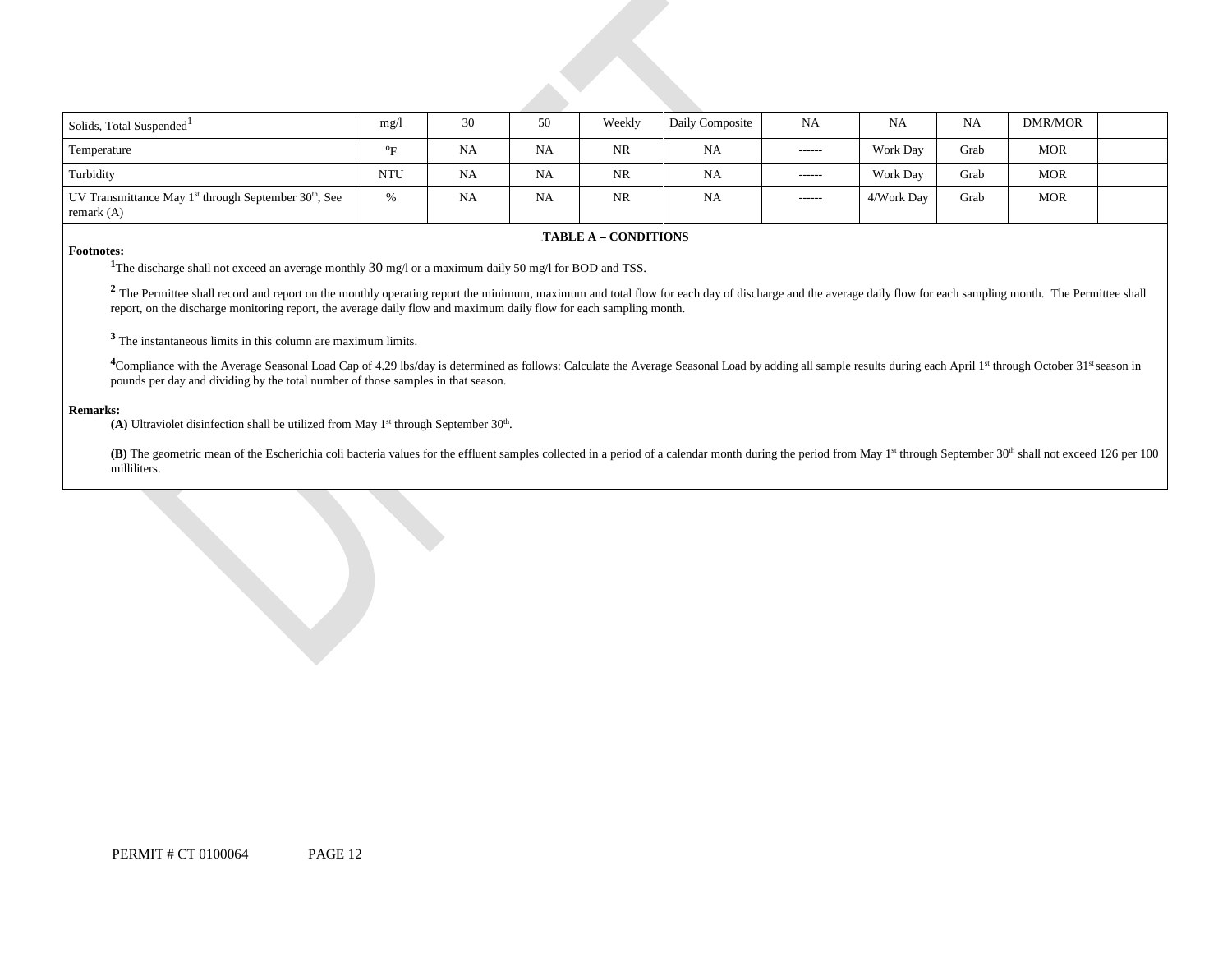# **TABLE B**

| Discharge Serial Number (DSN): 001-1                                                                                                                                |                             |                                                                   |                                             | Monitoring Location: <b>K</b>               |                         |            |
|---------------------------------------------------------------------------------------------------------------------------------------------------------------------|-----------------------------|-------------------------------------------------------------------|---------------------------------------------|---------------------------------------------|-------------------------|------------|
| <b>Wastewater Description: Sanitary Sewage</b>                                                                                                                      |                             |                                                                   |                                             |                                             |                         |            |
| Monitoring Location Description: Final Effluent                                                                                                                     |                             |                                                                   |                                             |                                             |                         |            |
| Allocated Zone of Influence (ZOI): 3.65 cfs                                                                                                                         |                             |                                                                   |                                             | In-stream Waste Concentration (IWC): 14.5 % |                         |            |
|                                                                                                                                                                     |                             | <b>FLOW/TIME BASED MONITORING</b><br><b>REPORT</b><br><b>FORM</b> |                                             |                                             |                         |            |
| <b>PARAMETER</b>                                                                                                                                                    | <b>Units</b>                |                                                                   | Average<br><b>Monthly</b><br><b>Minimum</b> | <b>Sample</b><br>Freq.                      | <b>Sample</b><br>type   |            |
| Biochemical Oxygen Demand (5 day) Percent Removal <sup>1</sup>                                                                                                      | $%$ of<br>Influent          |                                                                   | 85                                          | Weekly                                      | Calculated <sup>2</sup> | <b>DMR</b> |
| Solids, Total Suspended Percent Removal <sup>1</sup>                                                                                                                | $%$ of<br>Influent          |                                                                   | 85                                          | Weekly                                      | Calculated <sup>2</sup> | <b>DMR</b> |
| <b>Footnotes:</b><br>The discharge shall be less than or equal to 15% of the average monthly influent BOD5 and total suspended solids (Table E, Monitoring Location | <b>TABLE B - CONDITIONS</b> |                                                                   |                                             |                                             |                         |            |

G).

<sup>2</sup> Calculated based on the average monthly results described in Table A. Removal efficiency =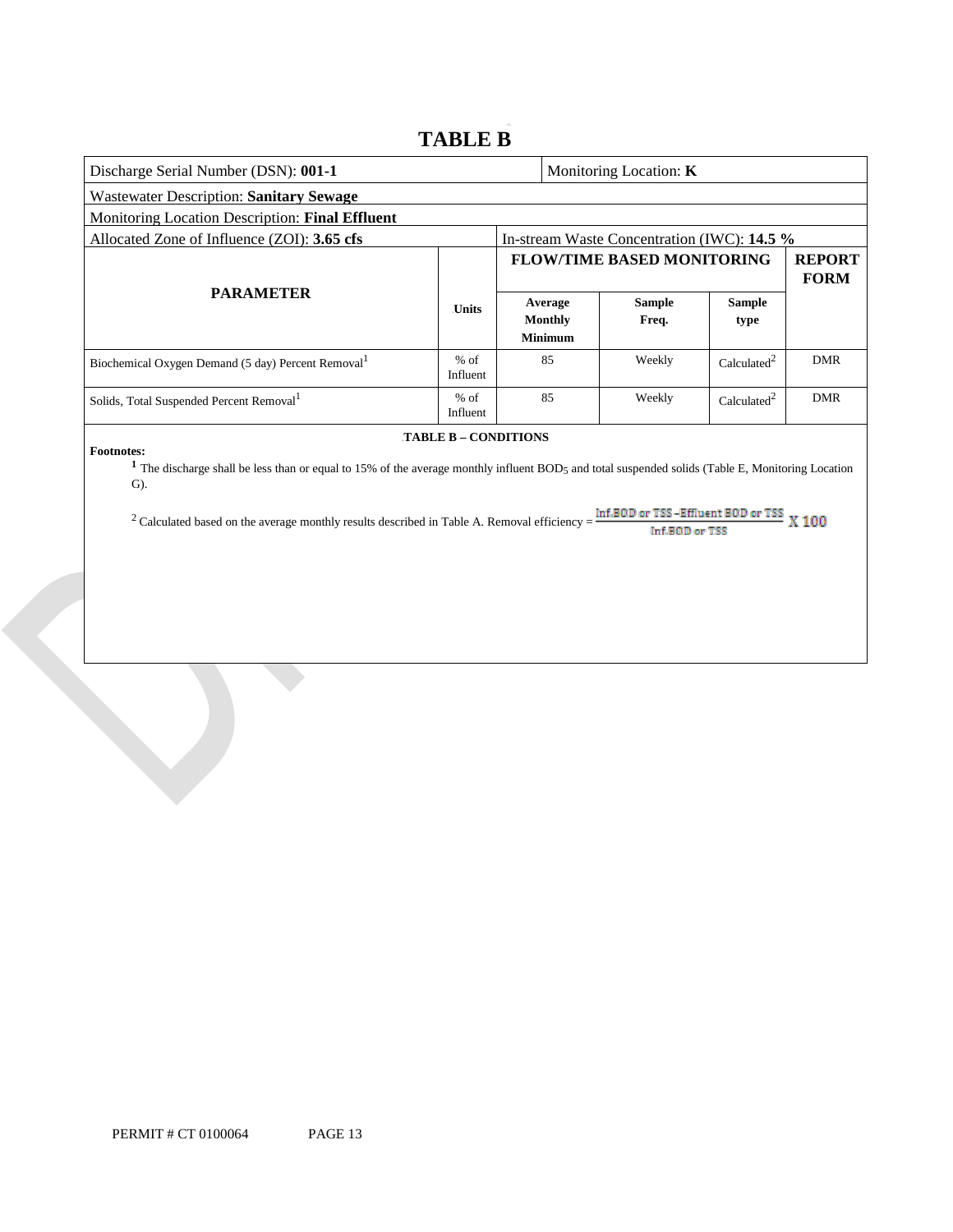### **Monitoring Location:** T  Wastewater Description: **Sanitary Sewage**  Monitoring Location Description: **Final Effluent**  Allocated Zone of Influence (ZOI): **3.65 cfs** In-stream Waste Concentration (IWC): **14.5 %**  NOAEL Static 48Hr Acute D.  $Puler<sup>1</sup>$  % Nitrogen, Ammonia (total as N) mg/l ------ Quarterly Daily Composite ATMR/DMR Discharge Serial Number (DSN): 001-1 **PARAMETER Units Maximum Daily Limit Sampling Frequency Sample Type Reporting form Minimum Level Analysis See Section 6**  Aluminum, Total mg/l mg/l ------ Quarterly Daily Composite ATMR/DMR Antimony, Total mg/l mg/l ------ Quarterly Daily Composite ATMR/DMR \* survival ------ Quarterly Daily Composite ATMR/DMR NOAEL Static 48Hr Acute Pimephales<sup>1</sup> % survival ------ Quarterly Daily Composite ATMR/DMR Arsenic, Total mg/l mg/l ------ Quarterly Daily Composite ATMR/DMR \* Beryllium, Total **mg/l ------** Quarterly Daily Composite ATMR/DMR \* BOD<sub>5</sub> mg/l ------ Quarterly Daily Composite ATMR/DMR Cadmium, Total mg/l mg/l ------ Quarterly Daily Composite ATMR/DMR \* Chromium, Hexavalent mg/l mg/l ------ Quarterly Daily Composite ATMR/DMR \* Chromium, Total **mg/l ------** Quarterly Daily Composite ATMR/DMR \* Chlorine, Total Residual mg/l mg/l ------ Quarterly Daily Composite ATMR/DMR \* Copper, Total mg/l ------ Quarterly Daily Composite ATMR/DMR \* Cyanide, Amenable mg/l ------ Quarterly Daily Composite ATMR/DMR Cyanide, Total mg/l mg/l ------ Quarterly Daily Composite ATMR/DMR \* Iron, Total mg/l ------ Quarterly Daily Composite ATMR/DMR \* Lead, Total **mg/l ------** Quarterly Daily Composite ATMR/DMR \* Mercury, Total mg/l mg/l ------ Quarterly Daily Composite ATMR/DMR \* Nickel, Total **mg/l ------** Quarterly Daily Composite ATMR/DMR \* Nitrogen, Nitrate, (total as N) mg/l ------ Quarterly Daily Composite ATMR/DMR Nitrogen, Nitrite, (total as N) mg/l ------ Quarterly Daily Composite ATMR/DMR Phenols, Total mg/l mg/l ------ Quarterly Daily Composite ATMR/DMR Phosphorus, Total mg/l mg/l ------ Quarterly Daily Composite ATMR/DMR Selenium, Total **mg/l ------** Quarterly Daily Composite ATMR/DMR \* Silver, Total **mg/l ------** Quarterly Daily Composite ATMR/DMR \* Suspended Solids, Total mg/l mg/l ------ Quarterly Daily Composite ATMR/DMR Thallium, Total mg/l mg/l ------ Quarterly Daily Composite ATMR/DMR \* Zinc, Total **mg/l ------** Quarterly Daily Composite ATMR/DMR \*

# **TABLE C**

**TABLE C - CONDITIONS** 

Remarks: <sup>1</sup>The results of the Toxicity Tests are recorded in % survival. The Permittee shall report % survival on the DMR based on criteria in Section 6(B) of this permit.

ATMR – Aquatic Toxicity Monitoring Report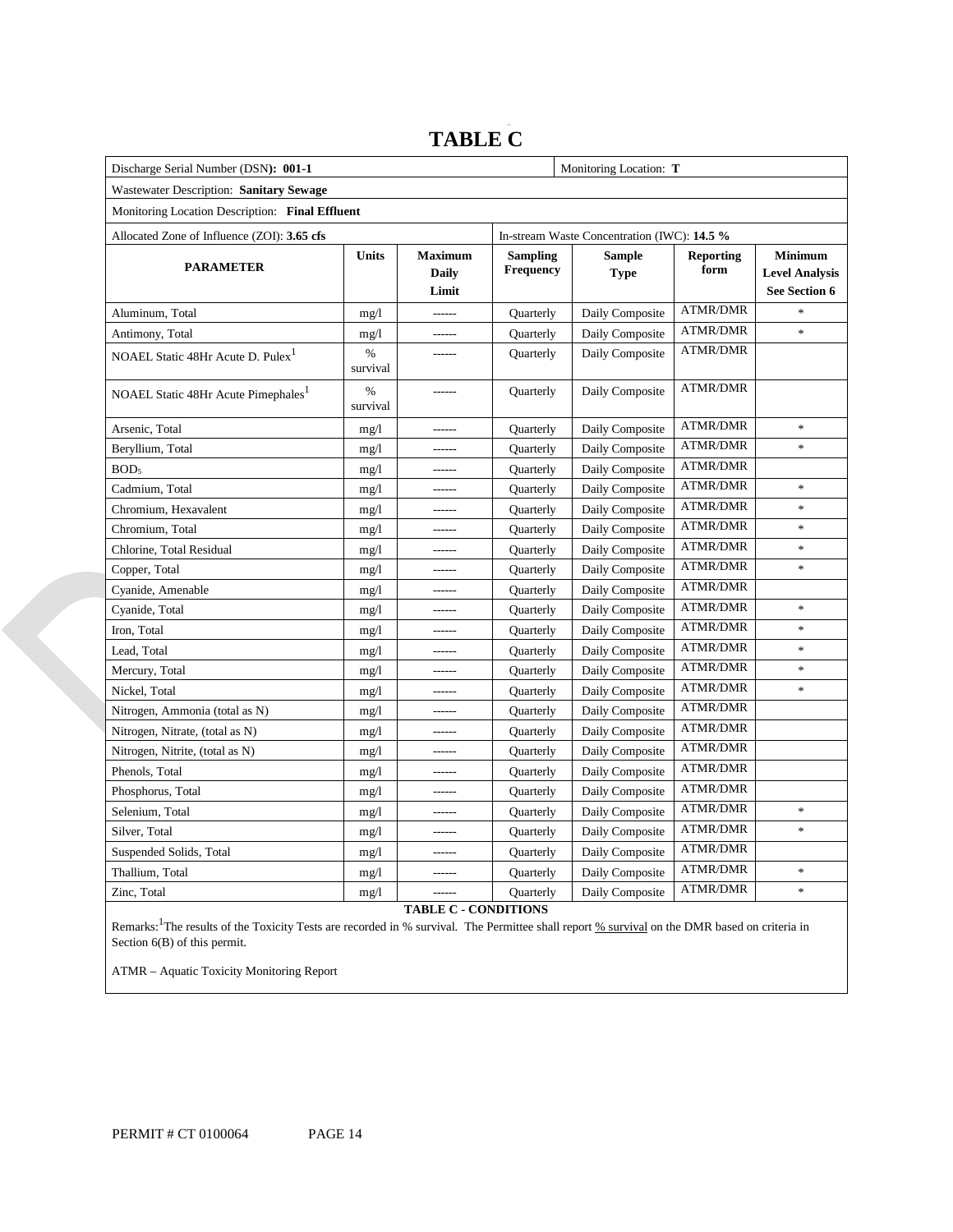# 14B**TABLE D**

| Discharge Serial Number: 001-1                      | Monitoring Location: N      |  |                  |                                 |                  |  |
|-----------------------------------------------------|-----------------------------|--|------------------|---------------------------------|------------------|--|
| Wastewater Description: Activated Sludge            |                             |  |                  |                                 |                  |  |
| Monitoring Location Description: Each Aeration Unit |                             |  |                  |                                 |                  |  |
| <b>REPORTING FORMAT</b>                             |                             |  |                  | <b>INSTANTANEOUS MONITORING</b> | <b>REPORTING</b> |  |
| <b>PARAMETER</b>                                    |                             |  | Sample Frequency | Sample Type                     | <b>FORM</b>      |  |
| Oxygen, Dissolved                                   | High & low for each WorkDay |  | 2/WorkDay        | Grab                            | <b>MOR</b>       |  |
| Sludge Volume Index                                 | WorkDav                     |  | WorkDay<br>Grab  |                                 | <b>MOR</b>       |  |
| Mixed Liquor Suspended Solids                       | WorkDay                     |  | WorkDay          | Grab                            | <b>MOR</b>       |  |

# 15B**TABLE E**

| Discharge Serial Number: 001-1            |                                         |                                       |                                   | Monitoring Location: G                      |                                           |                              |                                 |  |  |
|-------------------------------------------|-----------------------------------------|---------------------------------------|-----------------------------------|---------------------------------------------|-------------------------------------------|------------------------------|---------------------------------|--|--|
|                                           | Wastewater Description: Sanitary Sewage |                                       |                                   |                                             |                                           |                              |                                 |  |  |
| Monitoring Location Description: Influent |                                         |                                       |                                   |                                             |                                           |                              |                                 |  |  |
| <b>PARAMETER</b><br><b>Units</b>          |                                         | <b>DMR REPORTING</b><br><b>FORMAT</b> |                                   | <b>FLOW/TIME BASED</b><br><b>MONITORING</b> | <b>INSTANTANEOUS</b><br><b>MONITORING</b> |                              | <b>REPORTING</b><br><b>FORM</b> |  |  |
|                                           |                                         |                                       | <b>Sample</b><br><b>Frequency</b> | Sample<br><b>Type</b>                       | <b>Sample</b><br><b>Frequency</b>         | <b>Sample</b><br><b>Type</b> |                                 |  |  |
| Alkalinity, Total                         | mg/1                                    |                                       | <b>NA</b>                         | <b>NA</b>                                   | Monthly                                   | Grab                         | <b>MOR</b>                      |  |  |
| Biochemical Oxygen Demand (5 day)         | mg/1                                    | Monthly average                       | Weekly                            | Daily Composite                             | <b>NA</b>                                 | <b>NA</b>                    | <b>DMR/MOR</b>                  |  |  |
| Nitrogen, Ammonia (total as N)            | mg/1                                    |                                       | Monthly                           | Daily Composite                             | NA                                        | <b>NA</b>                    | <b>MOR</b>                      |  |  |
| Nitrogen, Nitrate (total as N)            | mg/1                                    |                                       | Monthly                           | Daily Composite                             | <b>NA</b>                                 | <b>NA</b>                    | <b>MOR</b>                      |  |  |
| Nitrogen, Nitrite (total as N)            | mg/1                                    |                                       | Monthly                           | Daily Composite                             | <b>NA</b>                                 | <b>NA</b>                    | <b>MOR</b>                      |  |  |
| Nitrogen, Total Kjeldahl                  | mg/1                                    |                                       | Monthly                           | Daily Composite                             | <b>NA</b>                                 | <b>NA</b>                    | <b>MOR</b>                      |  |  |
| Nitrogen, Total                           | mg/1                                    |                                       | Monthly                           | Daily Composite                             | <b>NA</b>                                 | <b>NA</b>                    | <b>MOR</b>                      |  |  |
| Phosphate, Ortho                          | mg/1                                    |                                       | Monthly                           | Daily Composite                             | <b>NA</b>                                 | <b>NA</b>                    | <b>MOR</b>                      |  |  |
| Phosphorus, Total                         | mg/l                                    |                                       | Monthly                           | Daily Composite                             | <b>NA</b>                                 | <b>NA</b>                    | <b>MOR</b>                      |  |  |
| pH                                        | S.U.                                    |                                       | <b>NA</b>                         | <b>NA</b>                                   | Work Day                                  | Grab                         | <b>MOR</b>                      |  |  |
| Solids, Total Suspended                   | mg/1                                    | Monthly average                       | Weekly                            | Daily Composite                             | <b>NA</b>                                 | <b>NA</b>                    | <b>DMR/MOR</b>                  |  |  |
| Temperature                               | $\mathrm{P}$                            |                                       | NA                                | NA                                          | Work Day                                  | Grab                         | <b>MOR</b>                      |  |  |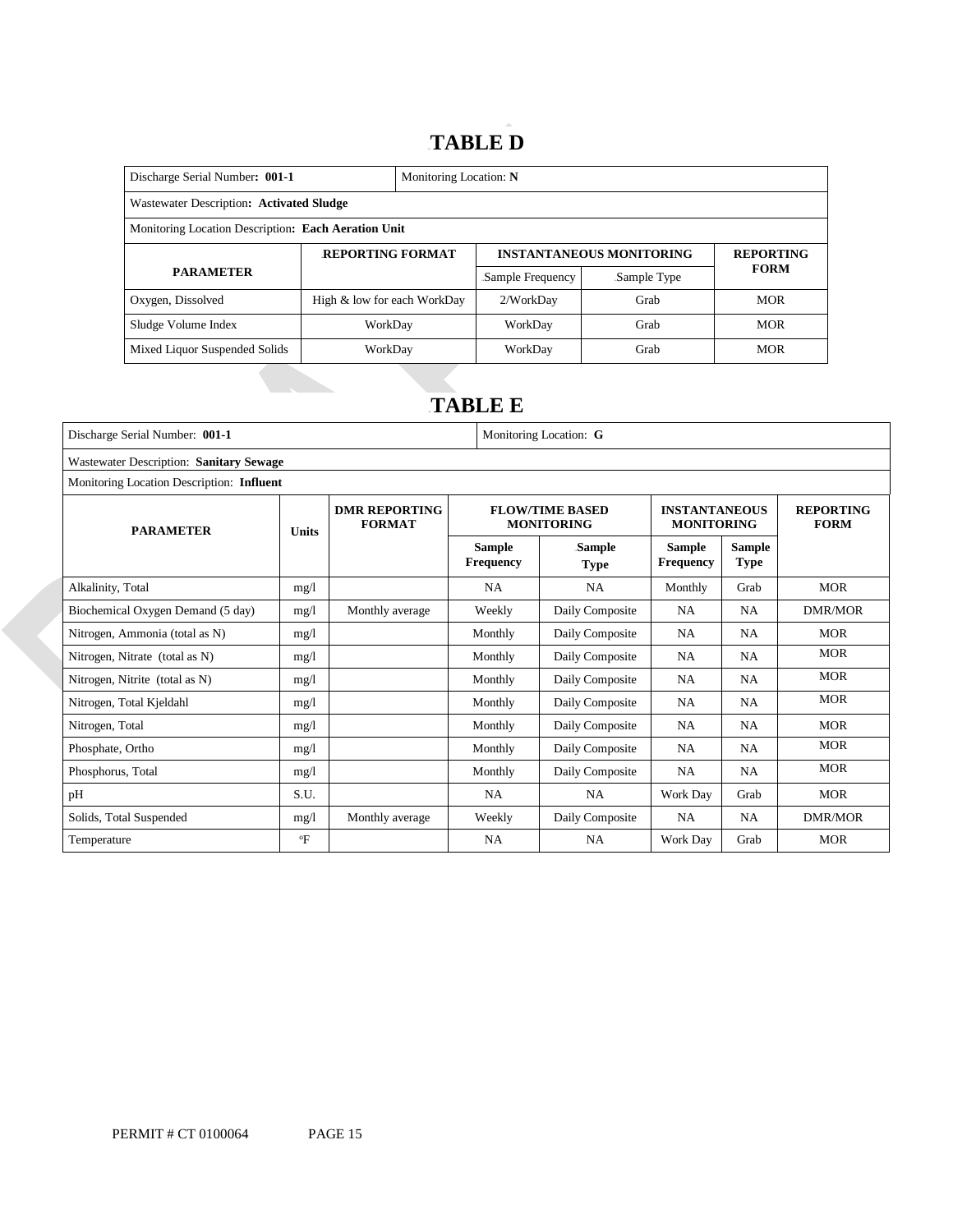# **TABLE F**

| Discharge Serial Number: 001-1                            | Monitoring Location: SL |                                 |                       |  |  |  |
|-----------------------------------------------------------|-------------------------|---------------------------------|-----------------------|--|--|--|
| Wastewater Description: Aerobic Digesters Sludge          |                         |                                 |                       |  |  |  |
| Monitoring Location Description: Aerobic Digesters Sludge |                         |                                 |                       |  |  |  |
| <b>PARAMETER</b>                                          |                         | <b>INSTANTANEOUS MONITORING</b> | <b>REPORTING FORM</b> |  |  |  |
|                                                           | <b>Units</b>            | Grab Sample Freq.               |                       |  |  |  |
| Arsenic, Total                                            | mg/kg                   | Semiannual                      | <b>DMR</b>            |  |  |  |
| Beryllium, Total                                          | mg/kg                   | Semiannual                      | <b>DMR</b>            |  |  |  |
| Cadmium, Total                                            | mg/kg                   | Semiannual                      | <b>DMR</b>            |  |  |  |
| Chromium, Total                                           | mg/kg                   | Semiannual                      | <b>DMR</b>            |  |  |  |
| Copper, Total                                             | mg/kg                   | Semiannual                      | <b>DMR</b>            |  |  |  |
| Lead, Total                                               | mg/kg                   | Semiannual                      | <b>DMR</b>            |  |  |  |
| Mercury, Total                                            | mg/kg                   | Semiannual                      | <b>DMR</b>            |  |  |  |
| Nickel, Total                                             | mg/kg                   | Semiannual                      | <b>DMR</b>            |  |  |  |
| Nitrogen, Ammonia *                                       | mg/kg                   | Semiannual                      | $DMR*$                |  |  |  |
| Nitrogen, Nitrate (total as N) *                          | mg/kg                   | Semiannual                      | $DMR*$                |  |  |  |
| Nitrogen, Organic *                                       | mg/kg                   | Semiannual                      | $DMR*$                |  |  |  |
| Nitrogen, Nitrite (total as N) *                          | mg/kg                   | Semiannual                      | $DMR*$                |  |  |  |
| Nitrogen, Total *                                         | mg/kg                   | Semiannual                      | $DMR*$                |  |  |  |
| pH *                                                      | S.U.                    | Semiannual                      | $DMR*$                |  |  |  |
| Polychlorinated Biphenyls                                 | mg/kg                   | Semiannual                      | <b>DMR</b>            |  |  |  |
| Solids, Fixed                                             | $\%$                    | Semiannual                      | <b>DMR</b>            |  |  |  |
| Solids, Total                                             | $\%$                    | Semiannual                      | <b>DMR</b>            |  |  |  |
| Solids, Volatile                                          | $\%$                    | Semiannual                      | <b>DMR</b>            |  |  |  |
| Zinc, Total                                               | mg/kg                   | Semiannual                      | <b>DMR</b>            |  |  |  |

 **(\*) required for composting or land application only** 

 Testing for inorganic pollutants shall follow "Test Methods for Evaluating Solid Waste, Physical/Chemical Methods", EPA Publication SW-846 as updated and/or revised.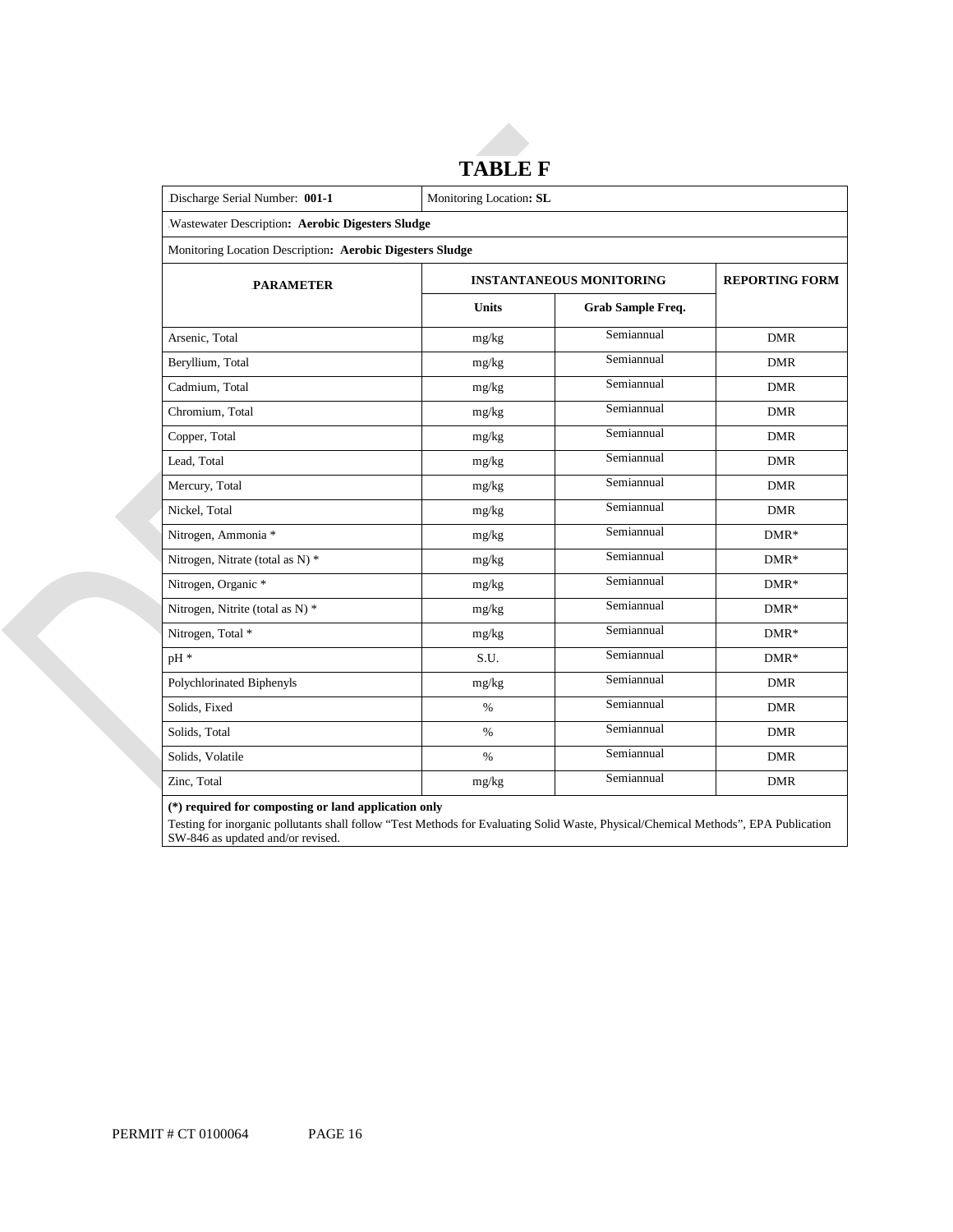# ATTACHMENT 2

# MONTHLY OPERATING REPORT FORM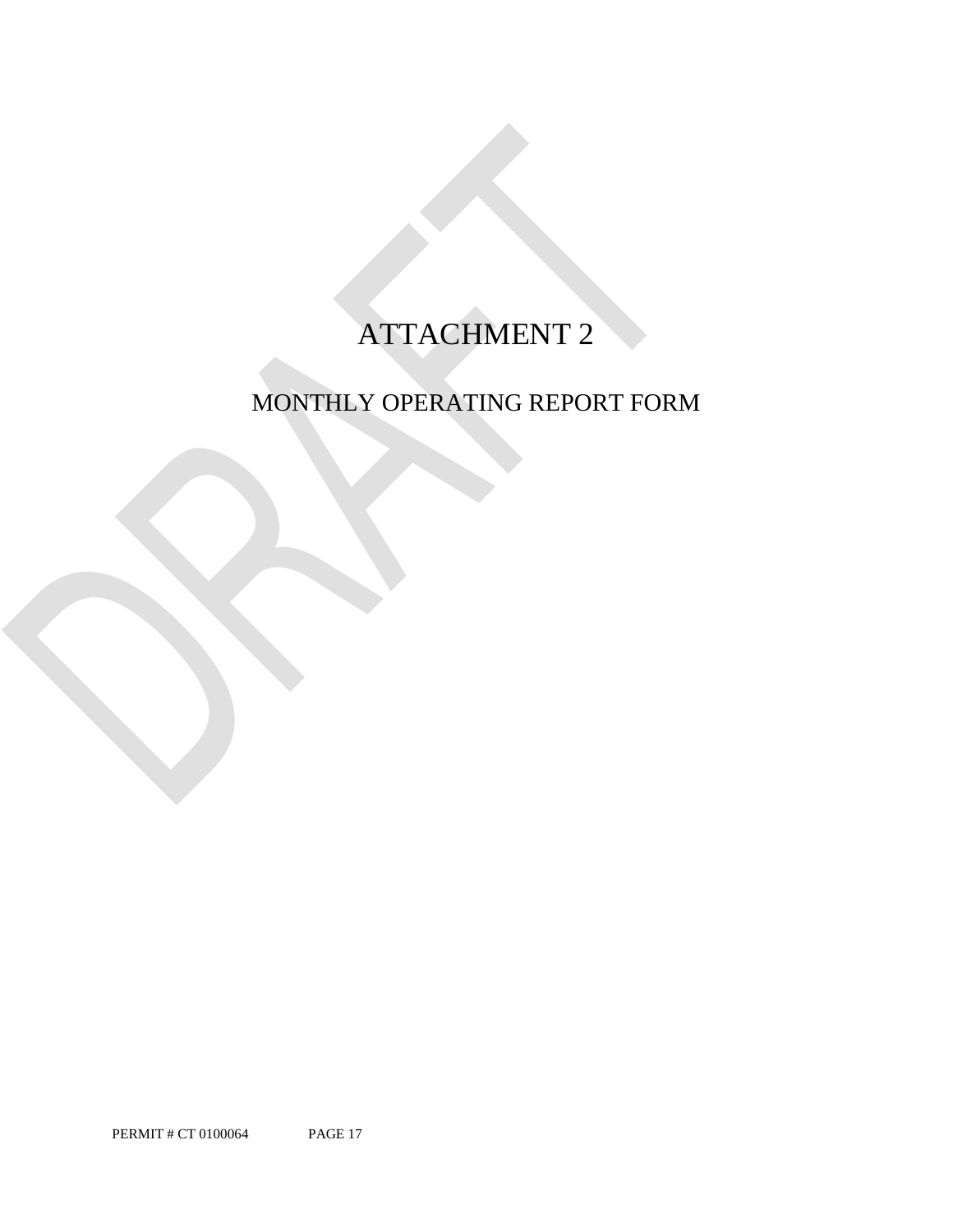# **DATA TRACKING AND TECHNICAL FACT SHEET**

## **PERMITTEE**: Canaan Fire District

## **PERMIT, ADDRESS, AND FACILITY DATA**

**PERMIT #:** CT0100064 **APPLICATION #:** 201900877 **FACILITY ID.** 100-001

| <b>Mailing Address:</b>                                                               | <b>Location Address:</b>                             |
|---------------------------------------------------------------------------------------|------------------------------------------------------|
| Street: P.O. Box 22                                                                   | Street: 251 West Main Street                         |
| City: North Canaan ST: CT Zip: 06018                                                  | City: North Canaan ST: CT Zip: 06018                 |
| Contact Name: William Manacci                                                         | Contact Name: William Manacci                        |
|                                                                                       |                                                      |
| Phone No.:<br>$(860)$ 824-0050                                                        | Phone No.: (860) 824-0050                            |
|                                                                                       | <b>DMR</b> Contact<br>email address: cfdsupt@att.net |
| PERMIT INFORMATION                                                                    |                                                      |
| <b>DURATION</b> 5 YEAR $X$ 10 YEAR $\_\$ 30 YEAR                                      |                                                      |
| <b>TYPE</b> New Reissuance $X$ Modification $\blacksquare$                            |                                                      |
| <b>CATEGORIZATION POINT (X) NON-POINT () GIS #</b>                                    |                                                      |
| NPDES (X) PRETREAT () GROUND WATER (UIC) () GROUND WATER (OTHER) ()                   |                                                      |
| NPDES MAJOR (MA)                                                                      |                                                      |
| NPDES SIGNIFICANT MINOR or PRETREAT SIU (SI) $X$                                      |                                                      |
| NPDES or PRETREATMENT MINOR (MI) ____                                                 |                                                      |
| <b>COMPLIANCE SCHEDULE</b> YES NO X                                                   |                                                      |
| POLLUTION PREVENTION __ TREATMENT REQUIREMENT                                         |                                                      |
| WATER QUALITY REQUIREMENT _________ OTHER _____                                       |                                                      |
|                                                                                       |                                                      |
| <b>OWNERSHIP CODE</b><br>Private Federal State Municipal (town only) $X$ Other public |                                                      |
|                                                                                       |                                                      |
| <b>DEEP STAFF ENGINEER</b> Syed Bokhari DATE DRAFTED: June 10, 2019                   |                                                      |
| <b>PERMIT FEES</b>                                                                    |                                                      |
| Discharge Code<br><b>DSN Number</b><br>Annual Fee                                     |                                                      |
| 111000b<br>$001-1$<br>\$1722.50                                                       |                                                      |
| APPLICATION FEE PAID [X] YES □ NO                                                     |                                                      |
| <b>PROCESSING FEE PAID [X] YES <math>\Box</math> NO</b>                               |                                                      |
| ANNUAL FEE PAID [X] YES $\Box$ NO                                                     |                                                      |
| <b>PUBLIC NOTICE</b>                                                                  |                                                      |
|                                                                                       |                                                      |
| Date Public Notice Fees Paid:                                                         |                                                      |
| <b>FOR NPDFS DISCHARCES</b>                                                           |                                                      |

### **FOR NPDES DISCHARGES**

| Drainage Basin Code: 6100      |  |
|--------------------------------|--|
| Segment: Blackberry River – 01 |  |

Water Quality Classification Goal: B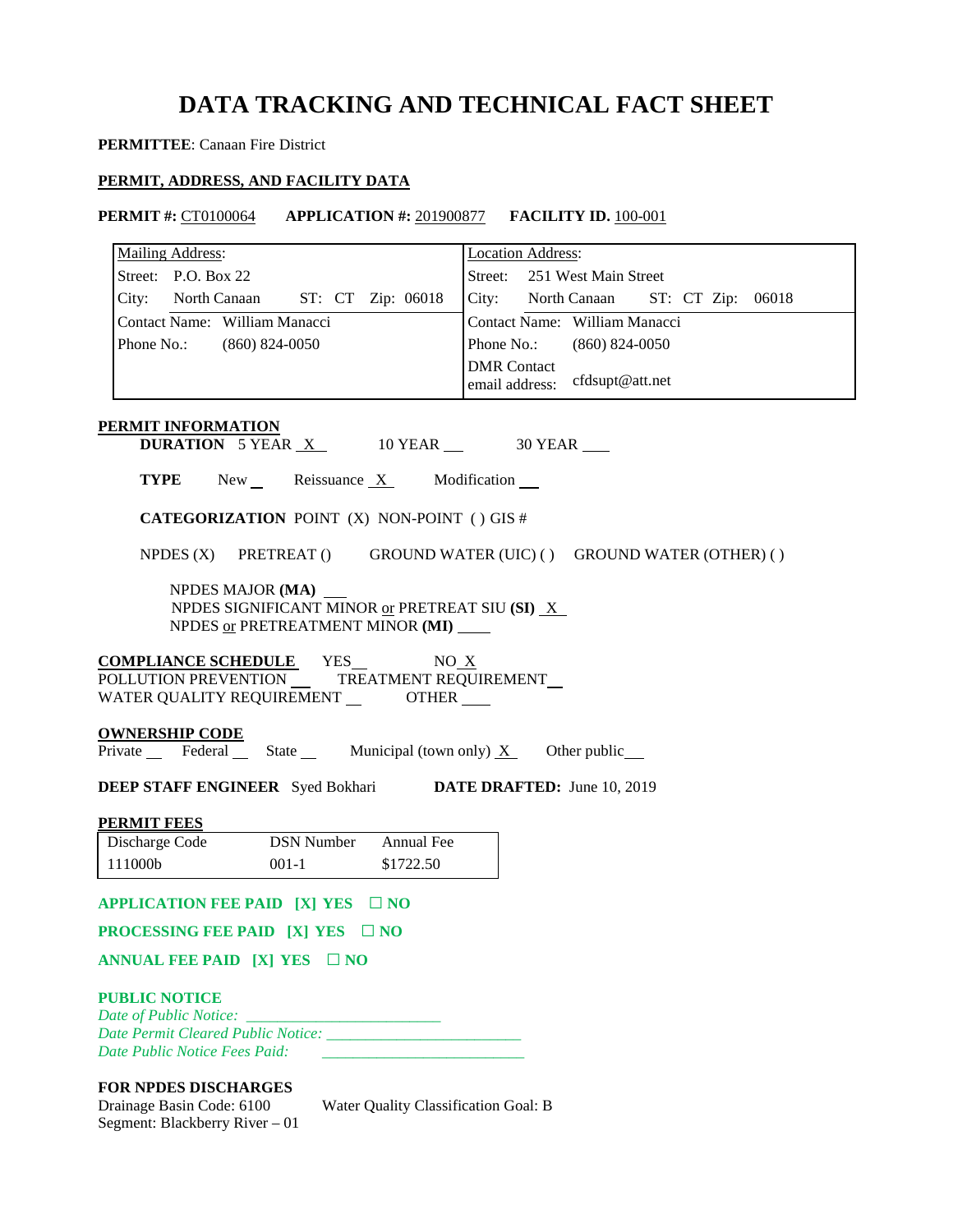### **NATURE OF BUSINESS GENERATING DISCHARGE**

*Municipal Sanitary Sewage Treatment* 

### **PROCESS AND TREATMENT DESCRIPTION (by DSN)**

*Municipal Wastewater Treatment Facility with seasonal UV Disinfection* 

### **RESOURCES USED TO DRAFT PERMIT**

- *\_X\_Federal Effluent Limitation Guideline <del>40CFR 133</del> Secondary Treatment Category*
- *\_\_ Performance Standards*
- *Federal Development Document* 
	- *name of category*
- *X Department File Information*
- *X Connecticut Water Quality Standards*
- *X Anti-degradation Policy*
- *Coastal Management Consistency Review Form*
- *Other - Explain*

### **BASIS FOR LIMITATIONS, STANDARDS OR CONDITIONS**

- *X Secondary Treatment (Section 22a-430-4(r) of the Regulations of Connecticut State Agencies)*
- *Case-by-Case Determination (See Other Comments)*
- *X In order to meet in-stream water quality (See General Comments)*
- *Anti-degradation policy*

## **GENERAL COMMENTS**

 *located at 251 West Main Street, North Canaan, CT 06018. The facility is designed to treat and discharge up to 0.4 denitrification and UV disinfection to treat effluent before being discharged. Pursuant to Conn. Gen. Stat. § 22a-430,*  facility. The Fire District has submitted an application to renew its permit. The Department has made a tentative  $determination.$ *The Canaan Fire District ("the Fire District") operates a municipal water pollution control facility ("the facility") million gallons a day of effluent into the Blackberry River. The facility currently uses secondary treatment with the Department of Energy and Environmental Protection has issued the Fire District a permit for the discharge from this determination to approve the Fire District's application and has prepared a draft permit consistent with that* 

determination.<br>Aluminum monitoring to be consistent with the most recent CT Water Quality Standards and Iron monitoring to be *consistent with EPA's National Recommended Water Quality Criteria are continued.* 

### **SUMMARY OF COMMENTS RECEIVED DURING THE PUBLIC NOTICE PERIOD AND THE DEPARTMENT'S RESPONSES**

**□** *The Department has received no written comments on the proposed action.* 

**□** *Staff has reviewed the written comments and responded to the comments, no significant permit changes have been made.* 

**□** *The Department has received and Staff has reviewed written comments on the proposed action and made significant changes as follows:* 

### **SPECIFIC REQUIREMENTS OR REVISIONS**

*The Department reviewed the application for consistency with Connecticut's Water Quality Standards and determined that with the limits in the draft permit, including those discussed below, that the draft permit is consistent with*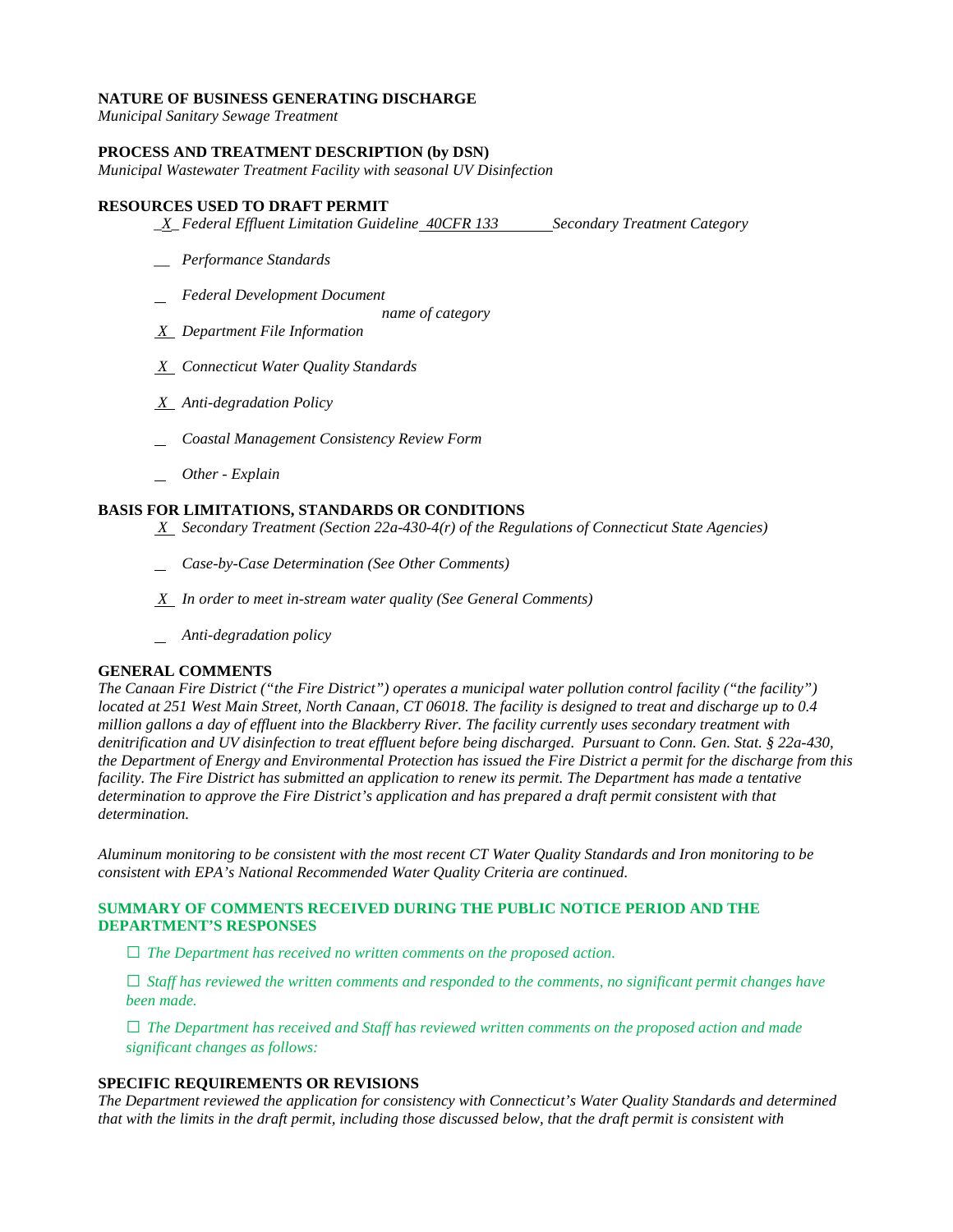**Implementation Review provisions of such Standards.** *maintenance and protection of water quality in accordance with the Tier I Anti-degradation Evaluation and* 

 *Connecticut Water Quality Standards and criteria, pursuant to 40 CFR 122.44(d). Discharge monitoring data was consumption only) criteria, considering the zone of influence allocated to the facility where appropriate. In addition to probability of exceeding such limits. Therefore, no water quality based limits were included in the permit at this time. The need for inclusion of water quality based discharge limitations in this permit was evaluated consistent with evaluated for consistency with the available aquatic life criteria (acute and chronic) and human health (fish this review, the statistical procedures outlined in the EPA Technical Support Document for Water Quality-based Toxics Control (EPA/505/2-90-001) were employed to calculate the need for such limits. Comparison of the attached monitoring data and its inherent variability with the calculated water quality based limits indicates a low statistical* 

## **PHOSPHORUS PERMITTING APPROACH**

 *amounts, phosphorus can impair both aquatic life and recreational use of Connecticut's water resources. Excess Phosphorus is a naturally occurring element that is essential to support plant growth. When present in excessive nutrient enrichment is a serious threat to water quality in Connecticut. Excessive loading of phosphorus to surface waters as a result of discharges from wastewater treatment plants or non point sources such as runoff from urban and agricultural lands, can lead to algal blooms, including blooms of noxious blue green algae, reduction in water clarity, and in extreme cases depletion of oxygen, fish kills, and other impairments to aquatic life. Currently, 21 water body segments have been identified on Connecticut's List of Waters Not Meeting Water Quality Standards where nutrient enrichment is a contributing cause of the impairment.* 

*(NPDES)* permits. *The Connecticut Water Quality Standards (WQS) do not include numeric criteria for nutrients but rather incorporate narrative standards and criteria for nutrients. These narrative policy statements direct the Connecticut Department of Environmental Protection to impose discharge limitations or other reasonable controls on point and non point sources*  to support maintenance or attainment of designated uses. In the absence of numeric criteria for phosphorus, the *Department has developed an interim nutrient management strategy for freshwater non-tidal streams based on the narrative policy statements in the WQS to meet the pressing need to issue NPDES permits and be protective of the environment. The strategy includes methods that focus on phosphorus because it is the primary limiting nutrient in freshwater systems. These methods were approved by the United States Environmental Protection (EPA) in their letter dated October 26, 2010 as an interim strategy to establish water quality based phosphorus limits in non-tidal freshwater for industrial and municipal water pollution control facilities (WPCFs) national pollutant discharge elimination system* 

The method in the interim strategy uses best available science to identify phosphorus enrichment levels in waste *receiving rivers and streams that adequately support aquatic life uses. The methodology focuses on algal communities as the key aquatic life nutrient response variable and phosphorus enrichment factors that represent significant changes in communities based on data collected statewide. Ongoing work is currently being conducted to refine the approach through additional data collection and by expanding the methodology to include non-waste receiving streams. It is expected that the ongoing work will lead to numeric nutrient criteria for all freshwater rivers and streams in the next WQS review cycle. The current approach provides for a major statewide advancement in the level of phosphorus control that is expected to meet all freshwater designated uses. The adaptive nature of Connecticut's strategy allows for revisions to permit limits in future permit cycles without delaying action that we know needs to be taken today.* 

**Watershed -Based National Pollutant Discharge Elimination System (NPDES) Permitting Technical Guidance (2007).**  *per unit area of watershed contributing flow to the point of assessment. The current approach follows a watershed based framework incorporating many of the elements from the U.S. EPA*  Consistent with the 2007 Guidance, the approach "explicitly considers the impact of multiple pollutant sources and *stressors, including nonpoint source contributions, when developing point source permits". Expected current conditions are based on the probability of excess phosphorus export from land cover and municipal and industrial facilities in the upstream drainage basin. Connecticut's policy for phosphorus management is translated into a numeric expression through geo-spatial and statistical analyses that determines the maximum acceptable seasonal phosphorus mass load* 

*The goal of the interim strategy is to achieve or maintain an enrichment factor (EF) of 8.4 or below throughout a watershed. An EF is representative of the amount of anthropogenic phosphorus loading to river and streams. It is calculated by dividing the current total seasonal phosphorus load by a modeled total phosphorus load under complete forested conditions at a particular point along the river. An enrichment factor is representative of the amount of anthropogenic phosphorus loading to rivers and streams. The goal of an 8.4 enrichment factor represents a threshold at*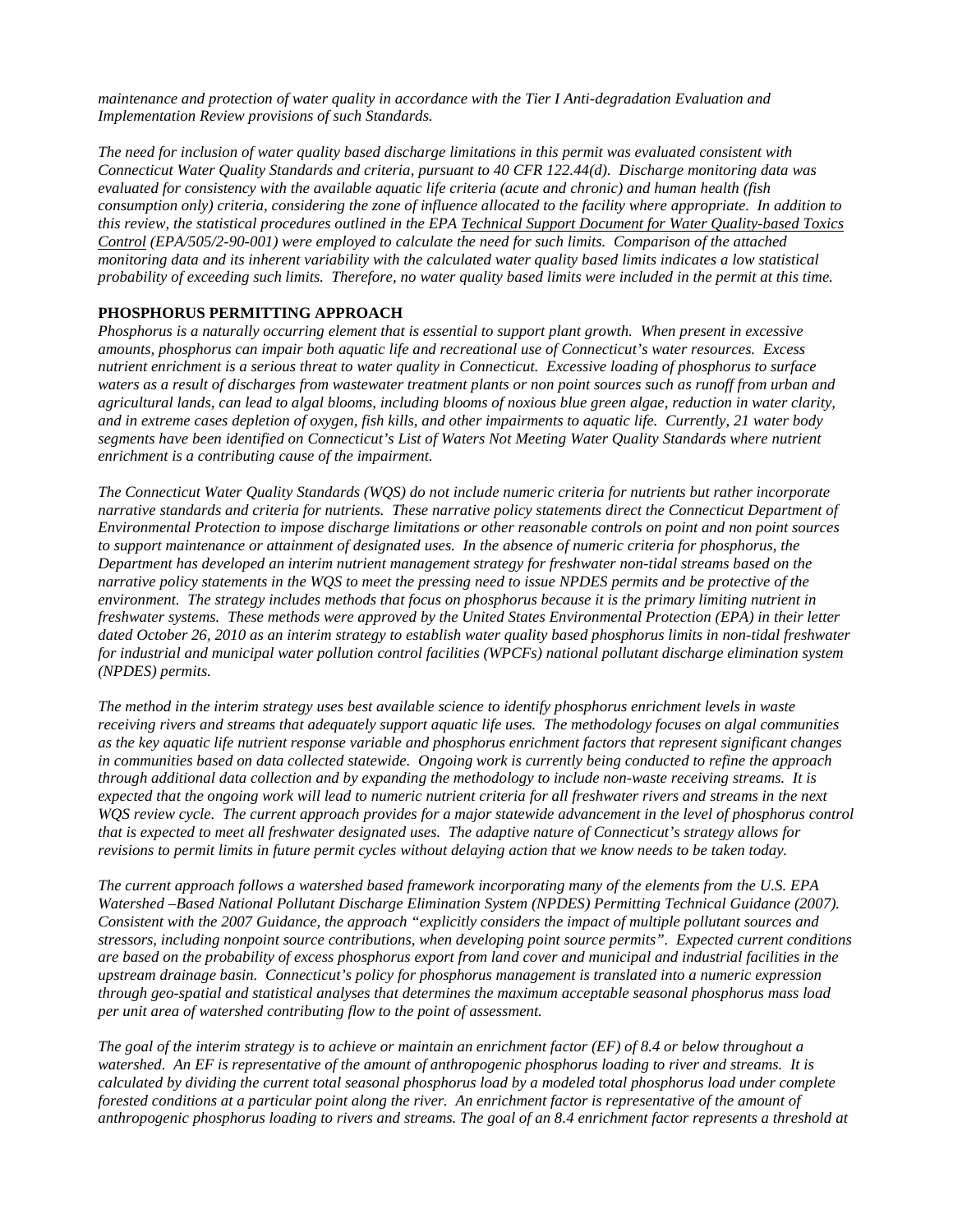*life* uses. *which a significant change is seen in the algal communities indicating highly enriched conditions and impacts to aquatic* 

*municipal facilities offers a targeted management strategy for achieving aquatic life designated uses within a waterbody. that humans are part of the environment. life uses. The analysis was conducted using benthic algae collected in rivers and streams throughout CT under varying enrichment conditions. The approach targets the critical 'growing' season (April through October) when phosphorus is more likely to be taken up by sediment and biomass because of low flow and warmer conditions. During winter months aquatic plants are dormant and flows are higher providing constant flushing of phosphorus through aquatic systems with a less likely chance that it will settle out into the sediment. Limiting the phosphorus export from industrial and*  The export of some phosphorus from facilities and other land sources is considered normal use of the land recognizing

 *current degree of enrichment of the receiving water body at the point of discharge and the facilities contribution to the total watershed enrichment at the point of discharge. that humans are part of the environment. A seasonal load was established by the Department for each facility discharging to non-tidal waters based on the* 

### *Canaan Fire District's Permit Requirements*

*discharging to the watershed was reduced to achieve an enrichment factor of 8.4 or lower throughout the river. A nutrient watershed analysis was conducted for the Blackberry River watershed below facilities discharging phosphorus into the river. The facilities discharging to the river include Blackberry River Watershed: Norfolk WPCF, Canaan Fire District WPCF. The seasonal (April 1st through October 31st) nutrient loading from each facility* 

 *allocation for Canaan Fire District is 4.29 lbs/day.*  The current enrichment factor at the Canaan Fire District's WPCF discharge is 6.3. The final proposed seasonal load

 *designated uses, the goal will be modified and the WPCF will be expected to meet the more stringent water quality goal. Federal regulations at 40 CFR 122.44(d) indicate that permit issuers are required to determine whether a given point source discharge causes, has the reasonable potential to cause, or contributes to an in-stream excursion above a narrative or numeric criteria within a State water quality standard after consideration of existing controls on point and non-point sources of pollution. If a discharge is found to cause an excursion of a numeric or narrative state water quality criterion, NPDES regulations implementing section 301(b)(1)(C) of the Clean Water Act provide that a permit must contain effluent limits as necessary to achieve state water quality standards. The limit in the permit and the strategy are consistent with the narrative policy statements in the CT WQS and are expected to result in the attainment*  and maintenance of all designated uses for the water body when the strategy is fully implemented. If the Department *develops numeric criteria in the future, or it is found that the current limit under the strategy is not sufficient to achieve* 

**WATER QUALITY LIMIT CALCULATIONS** 

*See attached*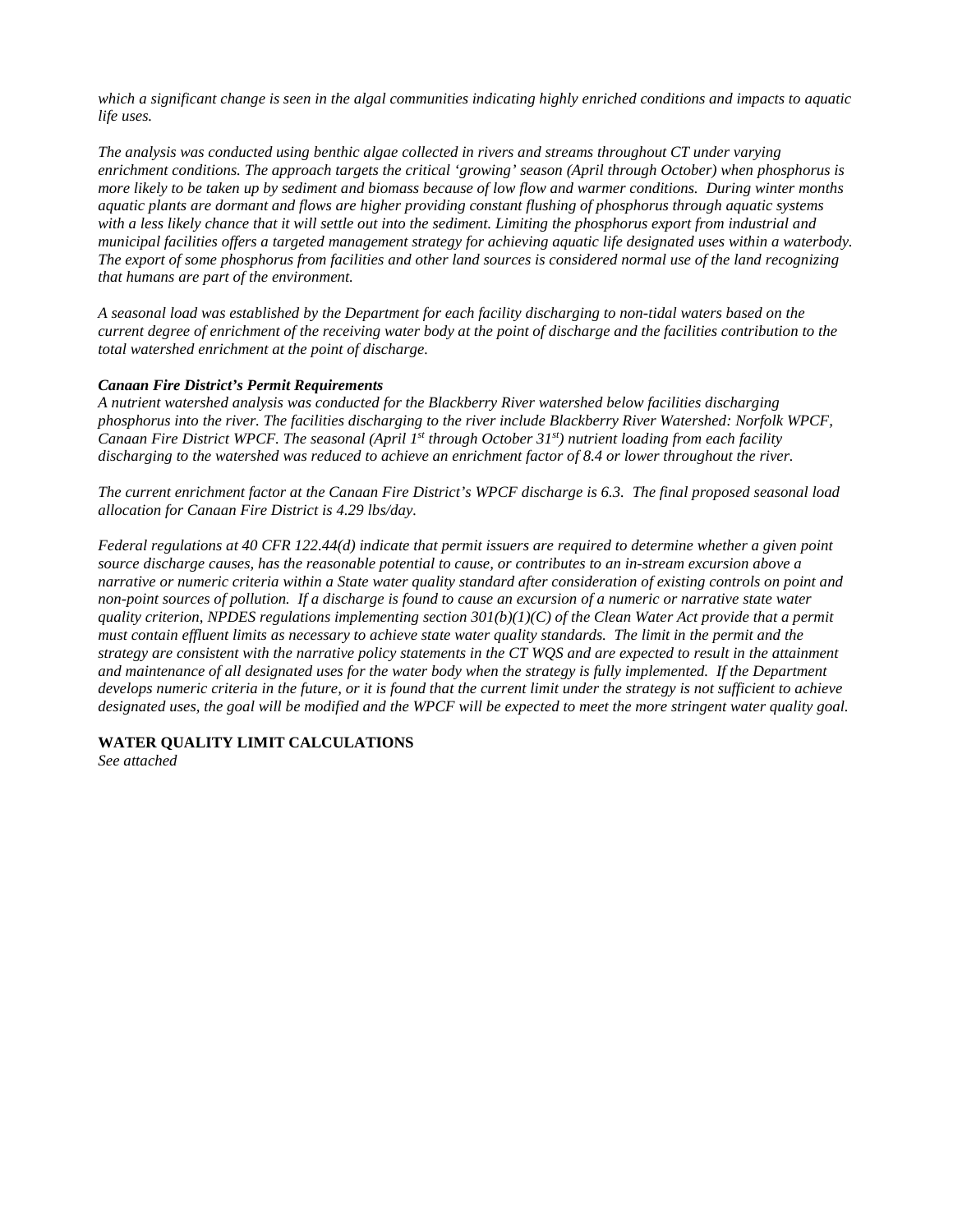

79 Elm Street • Hartford, CT 06106-5127 <www.ct.gov/deep> Affirmative Action/Equal Opportunity Employer

# **Notice of Tentative Determination to Approve NPDES Permit Renewal Applicant: Canaan Fire District Application No. 201900877 City/Town: North Canaan**

The Commissioner of the Department of Energy and Environmental Protection ("DEEP") hereby gives notice that a tentative determination has been reached to approve the following application.

| Applicant's Name and Address: | <b>Canaan Fire District</b><br>P.O. Box 22, North Canaan, CT 06018 |
|-------------------------------|--------------------------------------------------------------------|
| Contact Name and Phone No.:   | William Minacci, (860) 824-0050                                    |
| Type of Permit and #:         | $NPDES - CT0100064$                                                |
| Type of Facility:             | Domestic Wastewater Treatment                                      |
| <b>Facility Location:</b>     | 251 West Main Street, North Canaan, CT 06018                       |
| Facility design capacity:     | 0.4 million gallons per day $\frac{1}{2}$ and $\frac{1}{2}$        |

## COMMISSIONER'S FINDINGS/REGULATORY CONDITIONS

The applicant has previously received a permit from the Department of Energy and Environmental Protection ("Department") authorizing the discharge of up to an annual average daily design flow of 0.4 million gallons a day of secondary treated municipal wastewaters to the Blackberry River. The applicant has submitted an application to renew its existing permit. This renewal application is the subject of this notice.

'n.

## THE DRAFT PERMIT

The Department has prepared a draft permit consistent with the tentative determination to approve Canaan Fire District's renewal application. This draft is available on the public participation section of the Department's website. In accordance with Sections 22a-430-4(1) and 22a-430-4(r) of the Regulations of Connecticut State Agencies (RCSA), the draft permit contains effluent limitations that meet Connecticut's Water Quality Standards for the following: Biochemical Oxygen Demand (5 day), escherichia coli, flow, pH, total phosphorus, and total suspended solids.

## INFORMATION REQUESTS/PUBLIC COMMENT

This application has been assigned No. 201900877; please use this number when corresponding with DEEP regarding this application. Interested persons may obtain copies of the application from the applicant at the above address. The application and supporting documentation are available for inspection at the Department of Energy and Enviromnental Protection, Water Protection and Land Reuse